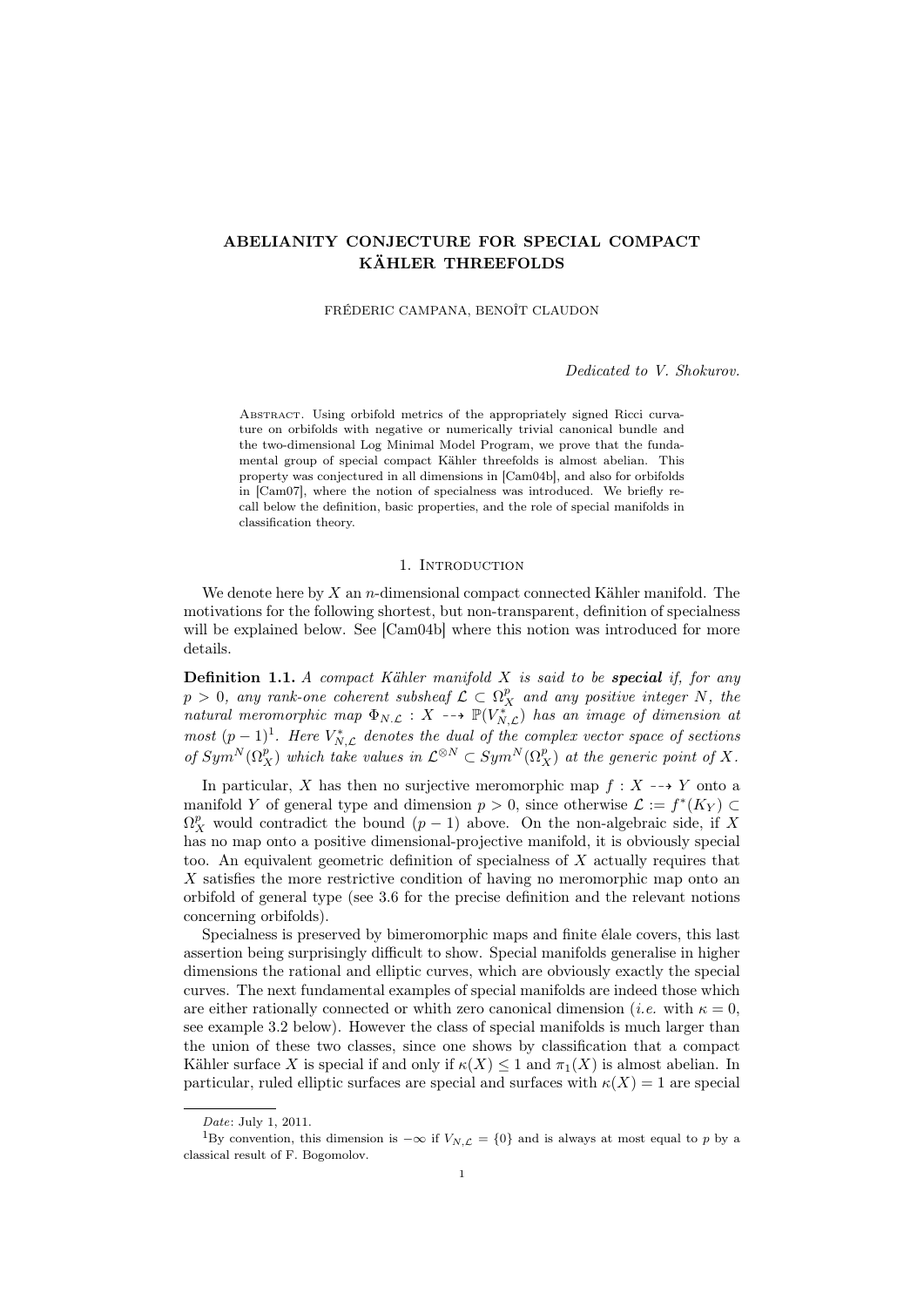if and only if they do not map onto any hyperbolic curve after some finite étale cover. No such simple characterisation is true when  $n \geq 3$ .

The central role of special manifolds in classification theory comes from the fact that, as shown in [Cam04b, 5.8], any compact Kähler manifold is canonically and functorially decomposed by its *core fibration*  $c_X : X \to C(X)$  into its special part (the fibres of  $c_X$ ) and its general type part (the orbifold base  $(C(X), \Delta(c_X))$ , which is its usual base  $C(X)$  together with a ramification divisor  $\Delta(c_X)$  on  $C(X)$  encoding the multiple fibres of  $c<sub>x</sub>$ ).

Special manifolds and general type orbifolds are thus the two antithetical building blocks from which arbitrary compact Kähler manifolds are built in one single step. In contrast to general type manifolds, for which no classification scheme seems to be known or even expected, special manifolds are conjectured to have many fundamental properties in common with rational and elliptic curves.

Conjecturally indeed, an orbifold version of the  $C_{n,m}$  conjecture implies that any special manifold is canonically and functorially decomposed, by means of orbifold versions of the rational quotient and of the Iitaka-Moishezon fibration, as a tower of fibrations whose orbifold fibres have either  $\kappa = 0$ , or  $\kappa_{+} = -\infty$  (a weak version of rational-connectedness, see [Cam07]). Let us stress that the orbifold considerations are essential here (as in the LMMP, but for different reasons), and that apparently there is no possibility to work in the category of varieties without additional structure. This tower decomposition permits to lift (conditionally) to special manifolds<sup>2</sup> properties which are expected to be common to manifolds which are either rationally connected or with  $\kappa = 0$  and naturally leads to the following conjectures:

Conjecture 1.1 ([Cam04b, Cam07]). 1. Abelianity Conjecture: A special compact Kähler manifold has an almost abelian fundamental group (i.e:  $\pi_1(X)$  has an abelian subgroup of finite index).

2. A compact Kähler manifold (resp. a projective manifold defined over a number field) has an identically vanishing Kobayashi pseudometric (resp. is potentially dense) if and only if it is special (this last statement is inspired by Lang's conjectures).

For example, rationally connected manifold are simply connected [Cam92] and compact Kähler manifolds X with  $c_1(X) = 0$  have an almost abelian fundamental group by [Yau78] and [Bea83].

In this article we prove the Abelianity conjecture above for threefolds (as said above, this is known for surfaces by classification, see Proposition 3.1).

**Theorem 1.1.** Let  $X$  be a compact Kähler threefold. If  $X$  is special, its fundamental group is almost abelian.

This immediately implies, among several other things, a precise solution of Shafarevich's conjecture in this case (and for all special manifolds if the Abelianity Conjecture holds):

**Corollary 1.1.** If X is a special compact Kähler threefold with universal cover  $\tilde{X}$ . let  $X'$  be any finite étale cover of  $X$  with abelian torsionfree fundamental group and Albanese variety  $Alb(X')$  of dimension  $d := q(X')$ . Then  $\widetilde{X} = X' \times_{Alb(X')} \widetilde{Alb(X')}$ is holomorphically convex, the universal cover  $\widetilde{Alb(X')}$  of  $Alb(X')$  being Stein, since isomorphic to  $\mathbb{C}^d$ .

<sup>2</sup>And even, more naturally, to special orbifolds.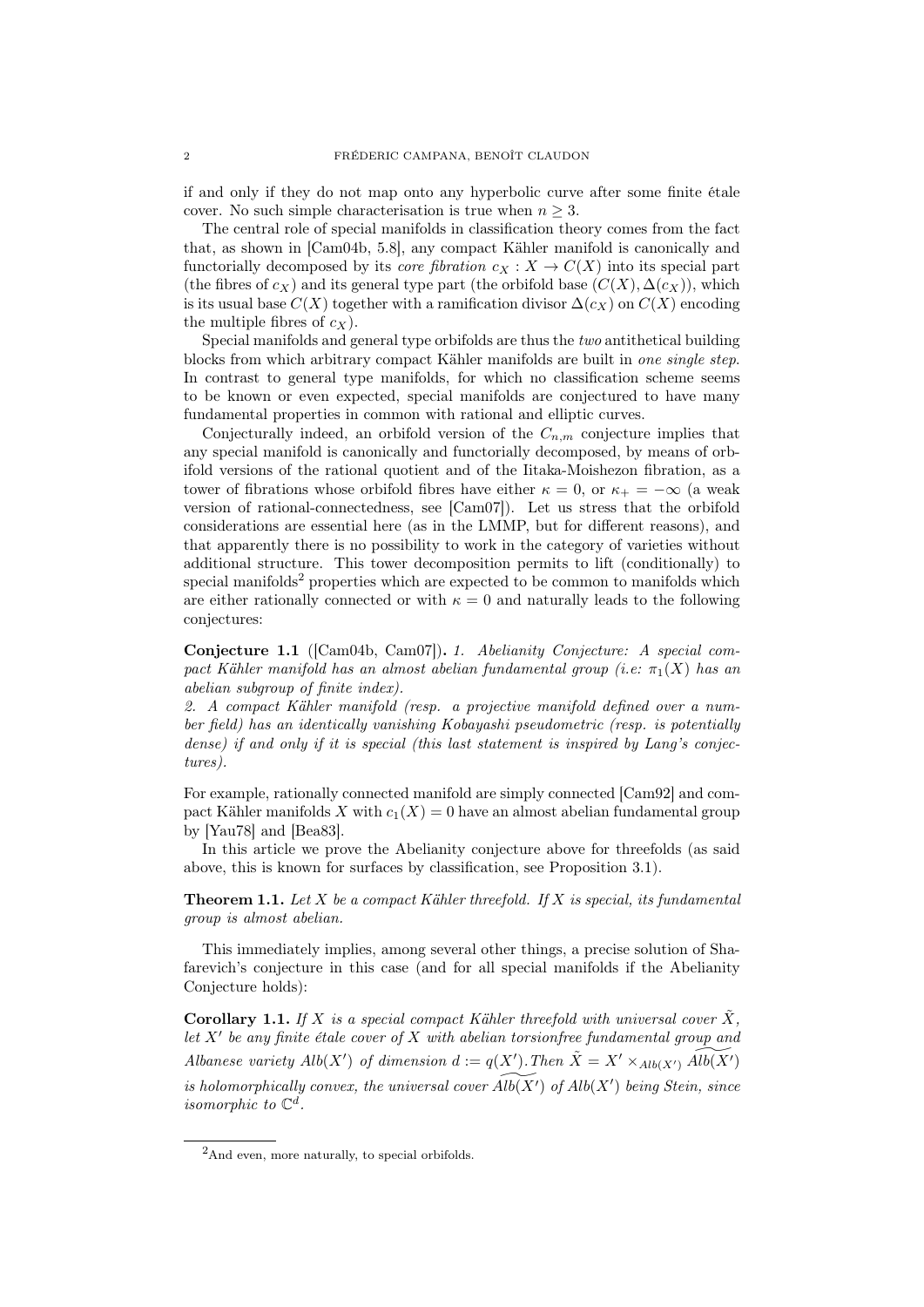## 2. Reduction to the 2-dimensional orbifold case

We shall prove the theorem in this section only in the cases where no orbifold structure is needed, that is except when either X is projective and  $\kappa(X) = 2$ , or when  $a(X) = 2$ . The treatment of these two residual cases needs the consideration of two-dimensional projective special orbifolds and will be the subject of the subsequent sections.

Because of the lack of a Minimal Model program in the Kähler non-projective case, we need to treat it differently from the projective case. So assume first that X is projective. We work according to the value of  $\kappa(X) \leq 2$ .

 $\kappa(X) = -\infty$ : By Miyaoka's theorem, X is uniruled. Let  $r_X : X \to R(X)$  be its rational quotient (also known as its MRC fibration). Then  $R(X)$  is special too, with  $\dim(R(X)) \leq 2$ , and  $\pi_1(X) \simeq \pi_1(R(X))$ , since the fibres of  $r_X$  are rationally connected. Since  $\pi_1(R(X))$  is almost abelian, so is  $\pi_1(X)$ .

 $\kappa(X) = 0$ : If  $c_1(X) = 0$ , the theorem is true, by [Yau78] and [Bea83]. One reduces to this case by the Minimal Model Program and [NS95] (see [Kol95, (4.17.3)]). The details are as follows: there exists a terminal model  $X'$  birational to X such that  $K_{X}$  is torsion, hence trivial after finite étale (in codimension 1) cover. Then  $X<sup>'</sup>$  has only cDV singularities. It is thus smoothable in the projective category by [NS95]. The conclusion follows, since  $\pi_1(X)$  drops by specialisation.

 $\kappa(X) = 1$ : Let  $J_X : X \to Y$  be the Moishezon-Iitaka fibration. Because its base is a curve, there exists a finite étale cover of X (still written X) such that  $J_X$ has no multiple fibre<sup>3</sup>. Then  $\pi_1(X)$  is an extension of  $\pi_1(Y)$  (Y being a rational or elliptic curve, since special) by a quotient of  $\pi_1(X_y)$ ,  $X_y$  being the generic smooth fibre of  $J_X$ , which is a surface with  $\kappa = 0$ . Because these two groups are almost abelian,  $\pi_1(X)$  is a priori only polycyclic. The following result however implies the conclusion.

**Theorem 2.1** ([Cam01]). Let  $f: X \to Y$  be a fibration without multiple fibres in codimension 1 on Y from a compact Kähler manifold onto a manifold Y . Assume that Y and the generic fibre  $X_y$  of f both have an almost abelian fundamental group. Then X also has an almost abelian fundamental group.

The proof of this theorem rests on two deep results of Hodge theory: Deligne's strictness theorem for morphisms of MHS, and Hain's functorial MHS on the Malčev completion of  $\pi_1(X)$  when X is compact Kähler.

 $\kappa(X) = 2$ : When X is projective, this is the only remaining case. Notice that when  $\kappa(X) = 1$ , we could remove the multiple fibres of  $J_X$  by making a suitable finite étale cover of X because Y was a curve. When  $\kappa(X) = 2$  this is no longer possible in general. This is the reason why the notion of orbifold base, which virtually removes the multiple fibres, is introduced in this case, and why the geometry of such orbifolds needs to be developed. But once this is done, and the corresponding properties established, the proof is entirely parallel.

We now deal with the case when  $X$  is not projective. We work this time according to the algebraic dimension  $a(X) \in \{0, 1, 2\}$  of X.

 $a(X) = 0$ : The irregularity of X can take the values  $q(X) = 0$ , 2 or 3 (since  $q(X) = 1$  would imply  $q(X) \ge 1$ . The assumption  $q(X) = q(X) = 0$  leads to the finiteness of  $\pi_1(X)$  according to [Cam95, Cor. 5.7]. Recall that the Albanese map is connected and surjective when  $a(X) = 0$ . Thus, If  $q(X) = 3$ , then X is birational to its Albanese variety, and  $\pi_1(X)$  is Abelian. When  $q(X) = 2$ , the

 $3$ Or  $Y \cong \mathbb{P}^1$  and  $J_X$  has one or two multiple fibres. This case is easily treated similarly.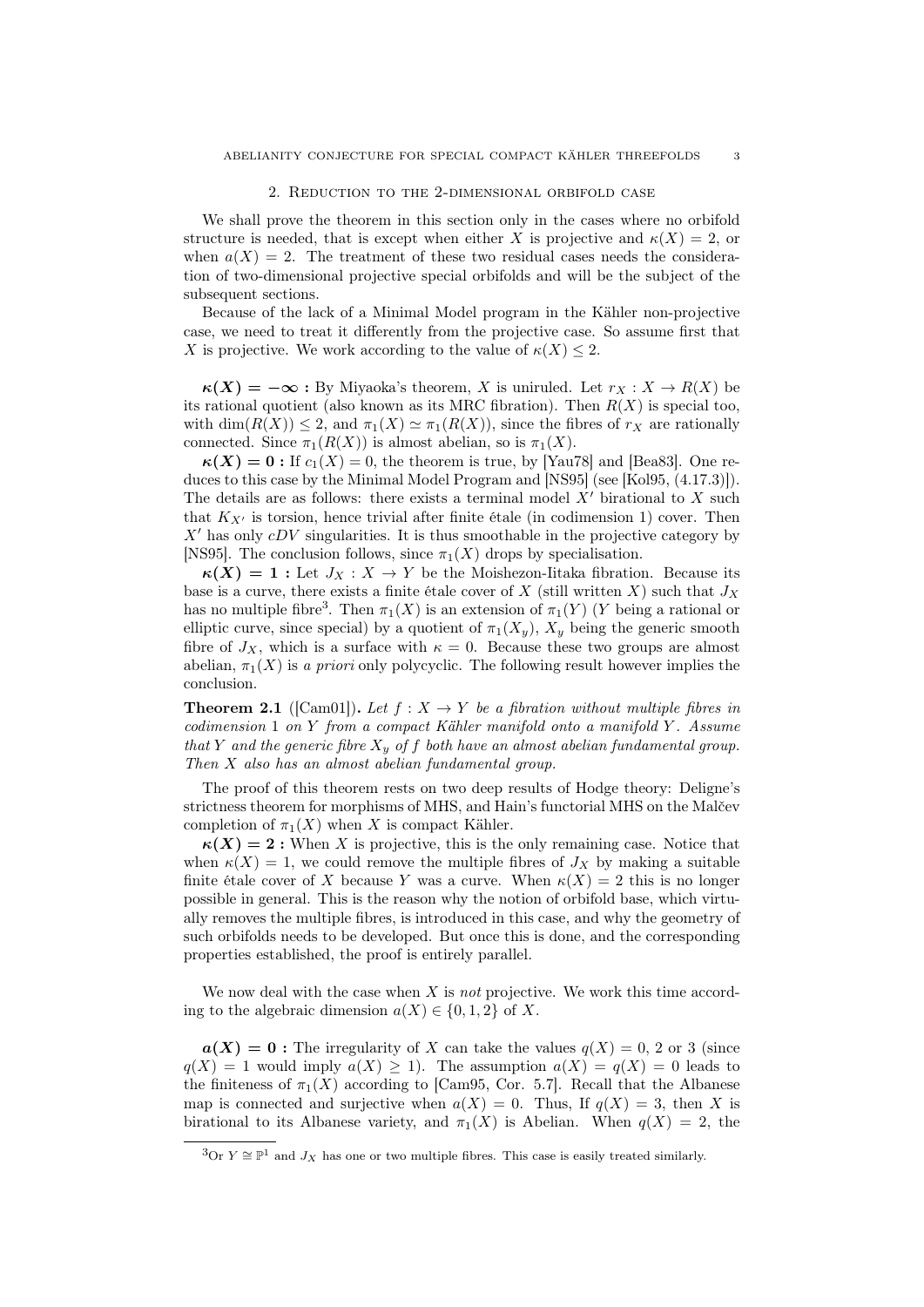Albanese fibration  $\alpha_X : X \longrightarrow \text{Alb}(X)$  has no multiple fibre in codimension one by [Cam04b, Prop. 5.3]. Moreover, the general fibre of  $\alpha_X$  is elliptic or rational, by [Uen75, Th. 13.8]. From Theorem 2.1, we conclude that  $\pi_1(X)$  is almost abelian.

 $a(X) = 1$ : The algebraic reduction  $a_X : X \to A(X)$  is then a fibration onto a curve  $A(X)$  with general fibre special [Cam04b, Th. 2.39]; the fundamental groups of the base and of the fibre are then almost abelian (see Theorem 3.1). As in the projective case with  $\kappa(X) = 1$ , we may assume that there are no multiple fibres. Then a final application of Theorem 2.1 implies the result.

We are thus left with the following two cases:

- (1) X is projective and  $\kappa(X) = 2$ ,
- (2) X is a compact Kähler threefold with  $a(X) = 2$ .

Let us briefly explain how the conclusion is obtained there. See next sections for the notions which are being used. In both cases we have a fibration (which may be assumed to be neat after suitable modifications of X and S)  $f : X \to S$  on a smooth projective surface S, with generic fibres elliptic curves. This defines a smooth (hence klt) orbifold base  $(S, \Delta_f)$ . Because X is special, so is  $(S, \Delta_f)$ . As above, for such a fibration,  $\pi_1(X)$  is now an extension of  $\pi_1(S, \Delta_f)$  by  $\pi_1(X_s)$ . We show below:

**Theorem 2.2.** The fundamental group of a special geometric orbifold  $(S, \Delta_S)$  of dimension 2 is almost abelian of even rank at most 4.

The conclusion now follows from the orbifold version of theorem 2.1 above.

Let us stress that our proof of theorem 2.2 depends in an essential way on the fact that *integral klt* pairs are locally uniformisable by smooth germs of surfaces, because we are using the existence of Ricci-flat orbifold metrics when  $c_1(S, \Delta) = 0$ . This is the main reason why we cannot extend the above theorem 2.2 to any higher dimension. Otherwise, using the Abundance Conjecture, it seems that one could derive the Abelianity Conjecture in the projective case for klt orbifolds in any dimension using inductively on the dimension essentially the same arguments as the ones presented below.

## 3. Some basic facts on orbifolds

3.1. Notion of orbifold. The orbifolds considered here are spaces with local smooth uniformisations under the action of some finite groups. To deal with fixed point in codimension one, the structure is enriched with a Q-divisor of a specific form. The definition below is taken from [GK07].

**Definition 3.1.** An orbifold is a pair  $(X, \Delta)$  where X is a normal variety and  $\Delta$ a Q-Weil divisor of the following form:

$$
\Delta = \sum_{i \in I} (1 - \frac{1}{m_i}) \Delta_i,
$$

where the  $m_i \geq 2$  are integers, and the pair  $(X, \Delta)$  is locally uniformizable in the following sense:  $X$  is covered by the domains  $U$  of finite maps

$$
\varphi: U \longrightarrow X
$$

satisfying the following properties:

(i)  $\varphi(U)$  is open in X,

(ii)  $\varphi: U \longrightarrow \varphi(U)$  is a Galois cover whose branching divisor is exactly  $\Delta_{|\varphi(U)}$ . The support of  $\Delta$  is then:  $|\Delta| = \sum_i \Delta_i$ .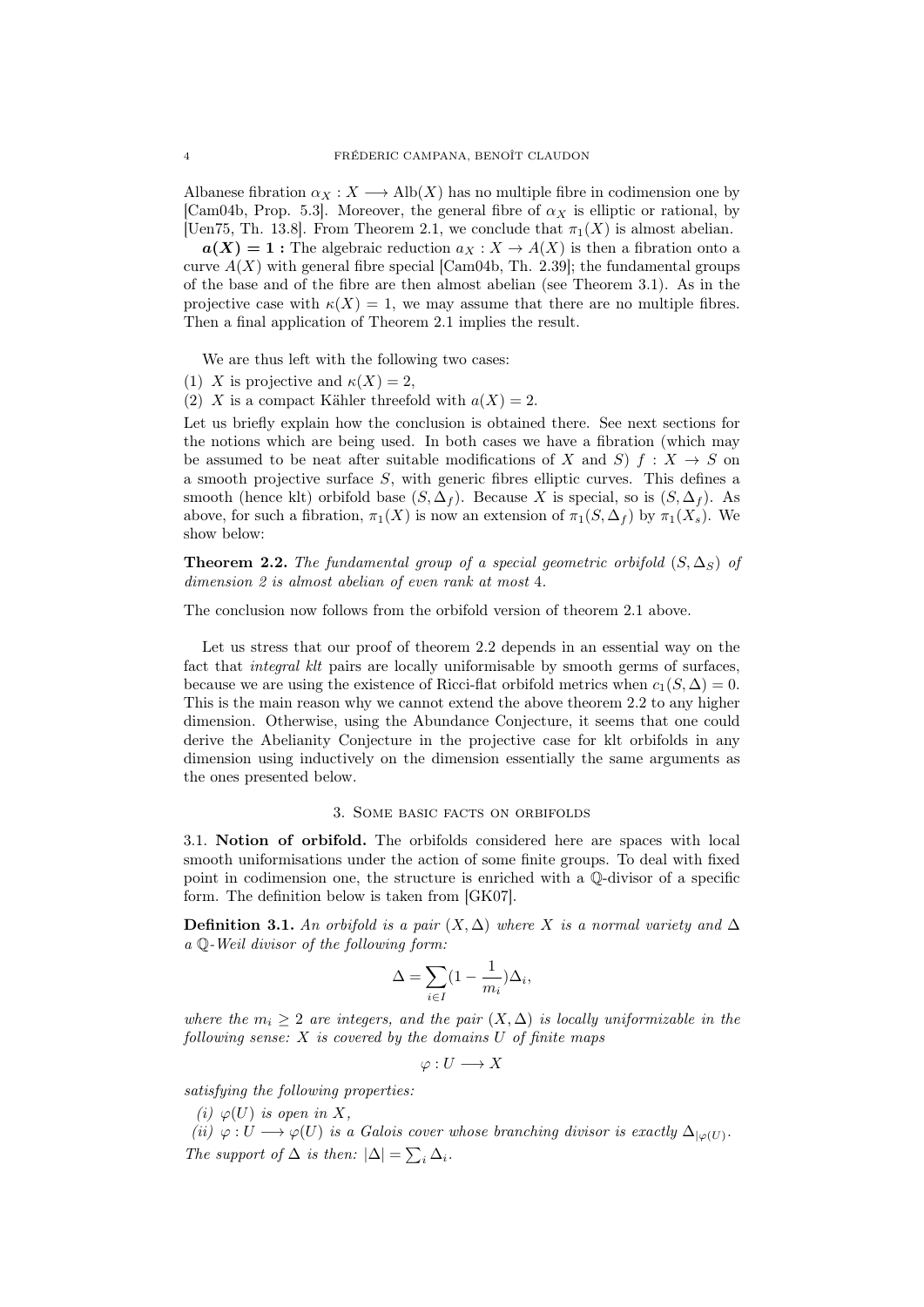## Terminological remark.

The orbifolds we consider are compatible with all situations in which this term is used: they are particular cases of the ones in [Cam07] and the special manifolds defined below are actually the *classical* special ones in *ibid.* They are smooth Deligne-Mumford stacks too and also klt pairs of the LMMP. Because they are locally smoothly uniformised, we can attach to them fundamental groups and differentialgeometric notions such as metrics and differential forms.

**Definition 3.2.** The canonical divisor of such a pair is the (Weil)  $\mathbb{Q}$ -divisor  $K_X$  + ∆.

**Example 3.1.** Let X be a smooth variety, and  $|\Delta| = \sum_i \Delta_i$  be a normal crossing divisor; the choice of multiplicities  $m_i \geq 2$  on each component of the divisor defines a canonical orbifold structure on  $(X, \Delta)$ . Since  $|\Delta|$  is locally given by the equation  $z_1 \cdots z_k = 0$  in suitable coordinates  $(z_1, \ldots, z_n)$ , the map  $(z_1, \ldots, z_n) \mapsto$  $(z_1^{m_1}, \ldots, z_k^{m_k}, z_{k+1}, \ldots, z_n)$  gives a local uniformization. These orbifolds are said to be smooth and integral in [Cam07].

In particular, an orbifold curve is simply a smooth curve with a finite set of points marked with integral multiplicities at least 2.

Since we consider only integral and finite multiplicities here, we define:

**Definition 3.3.** A geometric orbifold is an orbifold  $(X, \Delta)$  with X smooth and  $|\Delta|$ of normal crossings.

# 3.2. Orbifold base of a fibration and special manifolds.

**Definition 3.4** (Def. 1.2, [Cam04b]). Let  $f_0 : X_0 \longrightarrow Y_0$  be a fibration (surjective morphism with connected fibres) between compact complex manifolds. A neat model of f consists in a commutative diagram:



where

- 1. X and Y are smooth,
- 2. u and v are bimeromorphic morphisms,
- 3. the locus of singular fibres of f is a normal crossing divisor of  $Y$ ,
- 4. every f-exceptional divisor is u-exceptional too.

Such models actually exist birationally for any fibration; this can be proven using Hironaka desingularization and Raynaud flattening's theorems [Cam04b, Lemma 1.3]. Notice that any fibration is neat when Y is a curve.

Given a neat fibration  $f: X \longrightarrow Y$ , we can naturally associate a Q-divisor  $\Delta^*(f)$ on the base Y of f. This divisor will be supported on the singular locus of f and will thus be normal crossings: the pair  $(Y, \Delta^*(f))$  will be a geometric orbifold.

The construction goes as follow (see also [Cam04b, 1.1.4]): if  $\Delta_i$  is any component of the singular locus of  $f$ , its pull-back can be written

$$
f^*(\Delta_i) = \sum_j m_j D_j + R
$$

where R is f-exceptional and  $D_j$  is mapped surjectively onto  $\Delta_i$ . The multiplicity of f along  $\Delta_i$  is defined by:  $m_i = m(f, \Delta_i) = \gcd_j(m_j)$ .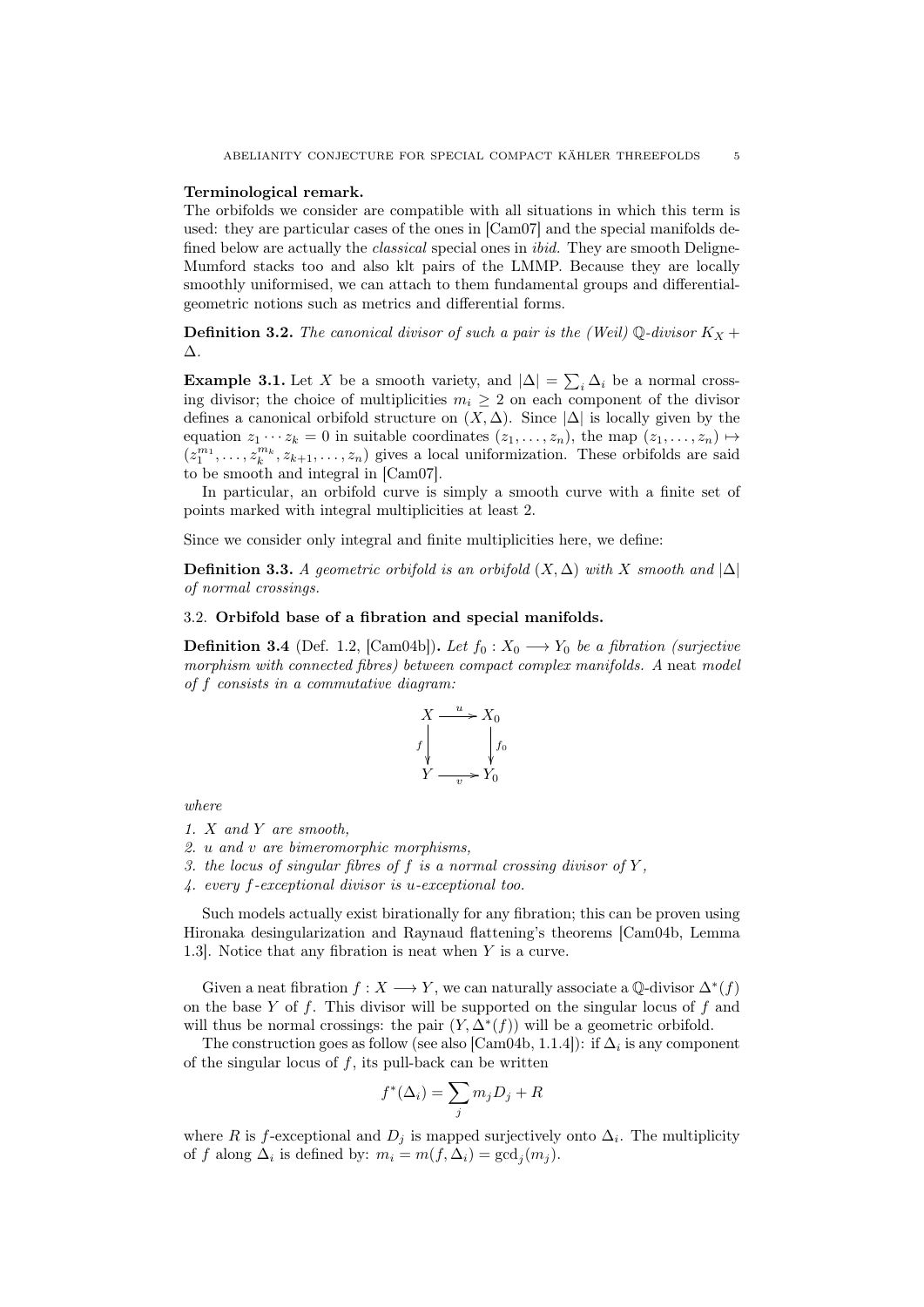**Definition 3.5.** The pair  $(Y, \Delta^*(f))$ , where:  $\Delta^*(f) = \sum_i (1 - \frac{1}{m_i}) \Delta_i$ , is called the orbifold base of the fibration  $f_0$  (notations as above).

A fibration  $f_0$  is said to be of general type if the canonical divisor of the orbifold base  $(Y, \Delta^*(f))$  is big:  $\kappa(Y, K_Y + \Delta^*(f)) = \dim(Y) > 0$ .

**Definition 3.6** ([Cam04b], Def. 2.1). A compact Kähler manifold X is said to be (classically) special if it does not admit any fibration of general type.

Example 3.2. The main examples of special manifolds are given by the following classes [Cam04b, 3.22, 5.1, 2.39]:

- $\star$  rationally connected manifolds,
- $\star$  compact Kähler manifolds X with  $\kappa(X) = 0$ . This is a consequence of the additivity of canonical dimensions in general type fibrations ([Cam04b, Th. 4.2], an orbifold version of Viehweg's theorem).
- $\star$  The special curves are thus just the rational or elliptic ones.
- $\star$  compact Kähler manifolds of algebraic dimension zero and more generally fibres of algebraic reductions.

Conjecturally in an orbifold version of Iitaka's  $C_{n,m}$ -conjecture, special manifolds can be reconstructed as a tower (in a suitable sense) of fibrations with fibres belonging to the classes above. This reduces Abelianity Conjecture 1.1 to the case of orbifolds with either  $\kappa = 0$  or  $\kappa_{+} = -\infty$  (see [Cam07, 13.10]).

In dimension 2 only, we still have a simple topological characterisation of specialness:

**Proposition 3.1** (Prop. 3.32 , [Cam04b]). A compact Kähler surface X is special if and only if:  $\kappa(X) \leq 1$  and if  $\pi_1(X)$  is almost abelian.

We shall need also the notion of orbifold base of a fibration  $f: X \to Y$  also when X is equipped with an orbifold divisor  $\Delta_X$ , at least when Y is a curve and X is a surface (for the general case, see the definition in [Cam07, Def. 4.2]).

**Definition 3.7.** Let  $(X, \Delta_X)$  be a geometric orbifold of dimension 2 and  $f : X \rightarrow$ C a fibration onto a curve. Let us define the multiplicity of a point  $y \in C$  (relatively to f and  $\Delta_X$ ) by the following formula:  $m_y(f, \Delta_X) := \gcd_i(m_i)$ , where  $f^*(y) = \sum_i m_i F_i$ . The orbifold base is then the pair  $(C, \Delta^*(f, \Delta_X))$  where:

$$
\Delta^*(f,\Delta_X) = \sum_y (1 - \frac{1}{m_y(f,\Delta_X)}) \tag{9}
$$

We say that f is of general type if:  $2g(C) - 2 + \deg(\Delta^*(f, \Delta_X)) > 0$ . The 2-dimensional orbifold  $(X, \Delta_X)$  is then said to be special if  $(X, \Delta_X)$  does not admit any general type fibration onto a curve and if  $\kappa(X, K_X + \Delta_X) < 2$ .

## 4. Fundamental groups and fibrations

4.1. An orbifold exact sequence. In this paragraph, we define fundamental groups of orbifolds and study the morphisms induced at the level of fundamental groups by classical orbifold morphisms.

**Definition 4.1.** Let  $(X, \Delta)$  be an orbifold; its fundamental group  $\pi_1(X, \Delta)$  is the quotient of the group  $\pi_1(X^*\setminus |\Delta|)$  by the normal subgroup generated by the loops  $\tilde{\gamma}_j^{m_j}$  where  $\gamma_j$  is a small loop around the component  $\tilde{\Delta}_j$  of multiplicity  $m_j$  (where  $X^*$  denote the smooth locus of X).

This definition is derived from the local models. If  $X = \mathbb{C}^n/G$  where G is a finite subgroup of  $\mathrm{GL}_n(\mathbb{C})$  and  $\Delta$  is the branching divisor of the projection  $\pi : \mathbb{C}^n \longrightarrow X$ ,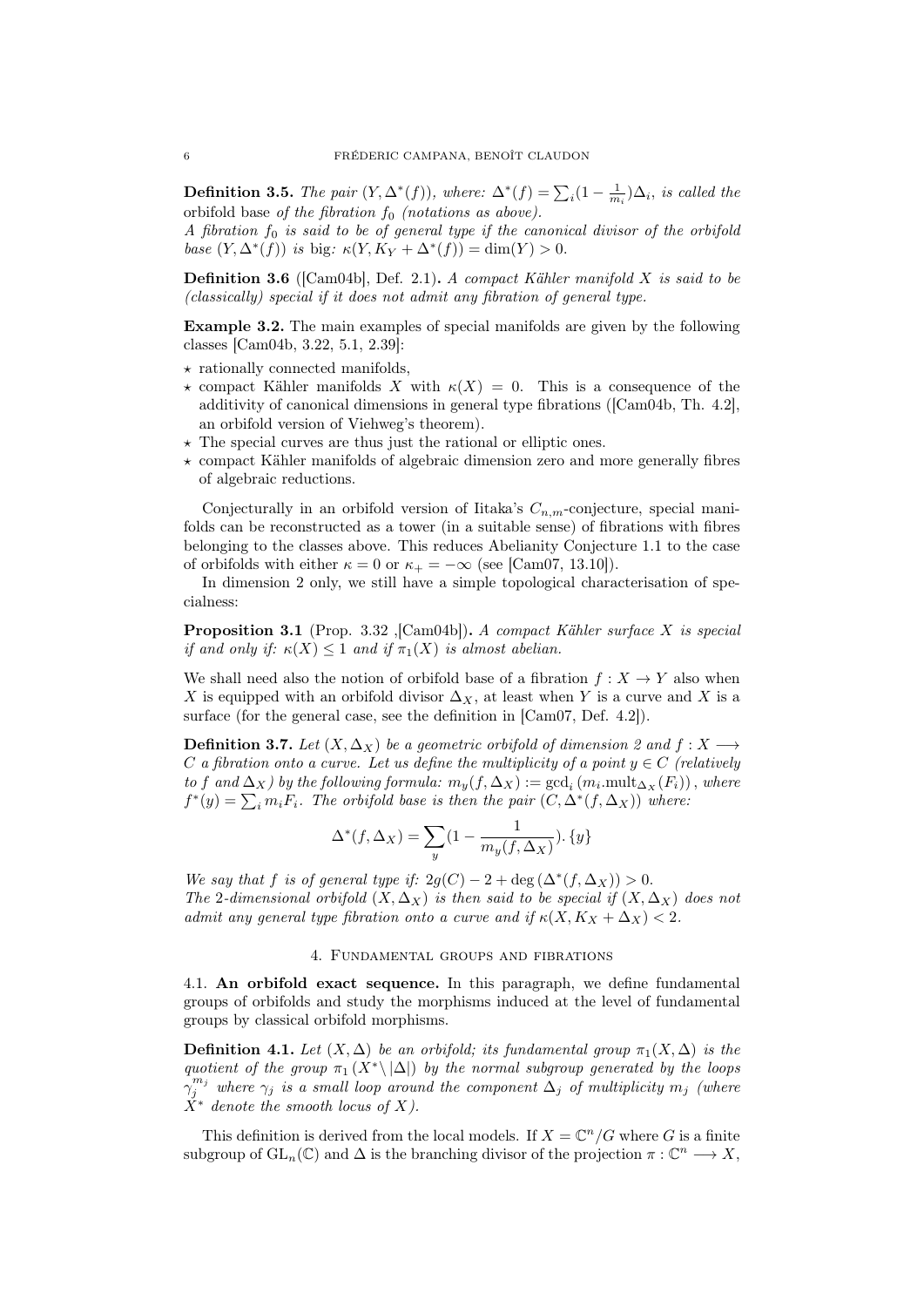we recover the group G as an orbifold fundamental group<sup>4</sup>:

$$
\pi_1(X, \Delta) \simeq G.
$$

Example 4.1. The case of orbifold curves is quite classical. The structure of the fundamental group of such an orbifold curve  $(C, \Delta = (m_1, \ldots, m_n))$  (we just keep in mind the deformation invariant, that is: the multiplicities, not the marked points) is determined by the sign of its canonical bundle:

$$
\deg(K_C + \Delta) = 2g(C) - 2 + \sum_{j=1}^{n} (1 - \frac{1}{m_j}).
$$

When this quantity is positive (resp. zero, resp. negative), the fundamental group of  $(C, \Delta)$  is commensurable to the fundamental group of an hyperbolic curve (resp. commensurable to  $\mathbb{Z}^2$ , resp. finite and explicitely known).

When dealing with fibrations having multiple fibres, we need to consider orbifold fundamental groups. A fibration  $f : X \longrightarrow Y$  with general fibre  $X_y$  gives rise to a natural sequence of fundamental groups:

$$
\pi_1(X_y) \xrightarrow{i_*} \pi_1(X) \xrightarrow{f_*} \pi_1(Y) \longrightarrow 1.
$$

Although  $f_*$  is surjective since f has connected fibres, this sequence is in general not exact in the middle. Multiple fibres are responsible for this failure, remedied by the orbifold fundamental group.

We will need the case where  $X$  has an orbifold structure and so a slightly more general version. For the definition (of a neat fibration in the orbifold setting), we refer to [Cam07, Def. 4.8].

**Proposition 4.1** ([Cam07], Cor. 12.10). Let  $f : (X, \Delta_X) \longrightarrow Y$  be a neat fibration. If  $X_y$  denote a general fibre of f and  $\Delta_y$  the restriction of the orbifold structure to  $X_y$ , the sequence

$$
\pi_1(X_y, \Delta_y) \longrightarrow \pi_1(X, \Delta_X) \xrightarrow{f_*} \pi_1(Y, \Delta^*(f, \Delta_X)) \longrightarrow 1
$$

is exact.

Remark 4.1. We omit the detailled definition of neatness required for the preceding statement because in the sequel we will only use it in the two following quite simple situations:

- (a) when  $\Delta_X$  is empty, this neatness assumption has been already encountered (cf. Definition 3.4). The content of the previous proposition is then that  $\pi_1(X)$  sits then in the middle of a short exact sequence (with the fundamental group of the orbifold base on the right hand).
- (b) when Y is a curve: the fibration  $f : (X, \Delta_X) \longrightarrow Y$  is always neat.

4.2. Nilpotency class in fibrations. To complete this study of the behaviour of fundamental groups in fibrations, we prove that nilpotency conditions on the fundamental groups are preserved in fibrations between Kähler orbifolds. This remarkable fact (obviously false even for submersions between complex manifolds as the Iwasawa manifold shows) is a consequence of deep results in Mixed Hodge Theory<sup>5</sup>.

<sup>&</sup>lt;sup>4</sup>The orbifold divisor determines the structure of the smooth Deligne-Mumford stack  $\mathcal{X}$  associated with  $(X, \Delta)$  and called the *root stack* by Abramovich-Vistoli.

<sup>&</sup>lt;sup>5</sup>The key ingredients are: existence of a MHs on the Malčev completion of the fundamental group of a compact Kähler manifold and the strictness of morphisms of mhs.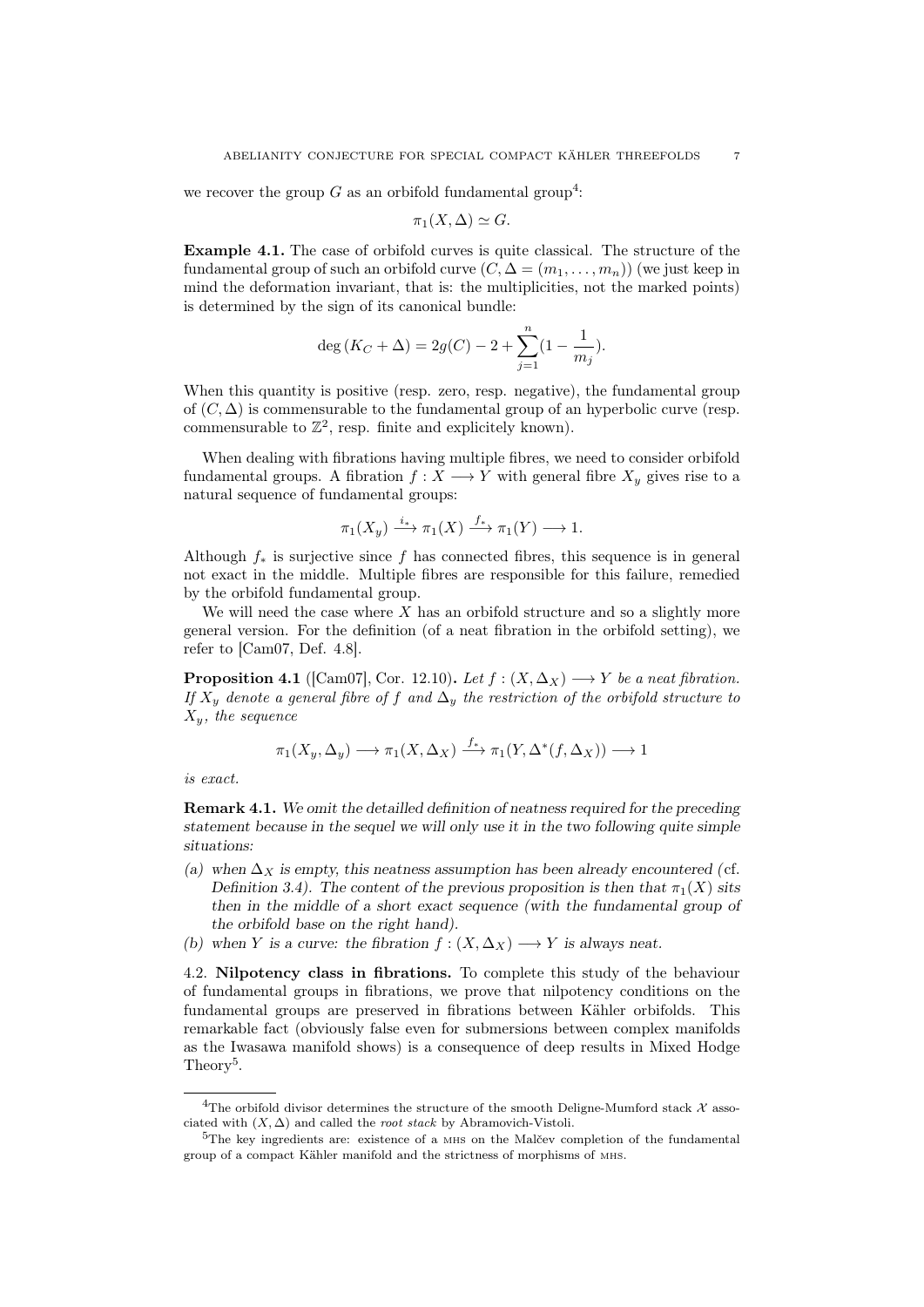**Theorem 4.1** (Cor. 7.6, [Cam10]). Let  $f : (X, \Delta_X) \longrightarrow (Y, \Delta_Y)$  be a neat fibration (see Remark 4.1) between smooth compact Kähler orbifolds. If the groups  $\pi_1(X_y,\Delta_{X_y})$  and  $\pi_1(Y,\Delta_Y)$  are almost abelian<sup>6</sup>, then  $\pi_1(X,\Delta_X)$  is almost abelian as well.

**Proof:** It is a reduction to the case when  $\Delta_X = 0$ . Since f is assumed to be neat, the sequence

$$
\pi_1(X_y, \Delta_{X_y}) \longrightarrow \pi_1(X, \Delta_X) \xrightarrow{f_*} \pi_1(Y, \Delta_Y) \longrightarrow 1
$$

is exact. Since  $\pi_1(X_y, \Delta_{X_y})$  and  $\pi_1(Y, \Delta_Y)$  are almost abelian groups (of finite type),  $G = \pi_1(X, \Delta_X)$  is then an almost polycyclic group; in particular, the group G is linear. A famous result of Selberg asserts that G has then a finite index subgroup  $G' \leq G$  which is torsion free. Consider X' the orbifold cover of  $(X, \Delta_X)$  associated with  $G'$ ; the latter being torsion free,  $X'$  is a normal variety with no orbifold structure (*i.e.*  $\Delta' = 0$ ). Since X has only quotient singularities, its fundamental group is isomorphic to the one of  $\tilde{X}$ , a desingularisation of X' [Kol93, Th. 7.5]. To conclude, we consider (a neat model of) the Stein factorization of

$$
\tilde{X} \longrightarrow X' \longrightarrow X \longrightarrow Y.
$$

Indeed, taking further blow-up of  $\tilde{X}$ , we can complete the picture:



with  $\tilde{f}$  a neat fibration and g generically finite. It is then easy to see that we have an exact subsequence (with vertical maps having finite index images):

$$
\pi_1(\tilde{X}_y) \longrightarrow \pi_1(\tilde{X}) \longrightarrow \tilde{f}_* \pi_1(\tilde{Y}, \Delta^*(\tilde{f})) \longrightarrow 1
$$
  
\n
$$
\uparrow \qquad \qquad \downarrow \qquad \qquad \downarrow
$$
  
\n
$$
\pi_1(X_y, \Delta_{X_y}) \longrightarrow \pi_1(X, \Delta_X) \xrightarrow{f_*} \pi_1(Y, \Delta_Y) \longrightarrow 1
$$

So we are reduced to the same situation with  $\Delta_X = 0$  and we can apply [Cam10, Cor. 7.6.  $\Box$ 

4.3. Fundamental groups of orbifolds with non-positive canonical bundle. As for of compact Kähler manifolds, when the first Chern class is zero or positive, the now usual differential-geometric methods can then be applied to construct orbifold Kähler metrics with Ricci-curvature of the corresponding sign (using the local smooth uniformisations).

**Theorem 4.2.** Let  $\mathcal{X} = (X, \Delta)$  be an orbifold with X compact Kähler. If the first Chern class of X is non negative, the group  $\pi_1(\mathcal{X})$  is almost abelian; more precisely:

- $\star$  if  $c_1(K_X + \Delta) = 0$ , then  $\pi_1(X, \Delta)$  is almost abelian of even rank<sup>7</sup> bounded by  $2dim(X)$ .
- $\star$  if  $c_1(K_X + \Delta) > 0$ , then  $\pi_1(X, \Delta)$  is finite.

<sup>&</sup>lt;sup>6</sup>More generally, if these two groups are torsionfree nilpotent of nilpotency class at most  $\nu$ , then  $\pi_1(X, \Delta_X)$  is also nilpotent of nilpotency class at most  $\nu$ .

<sup>&</sup>lt;sup>7</sup>The rank of an almost abelian group  $G$  of finite type is the maximum rank of an abelian subgroup of finite index of G.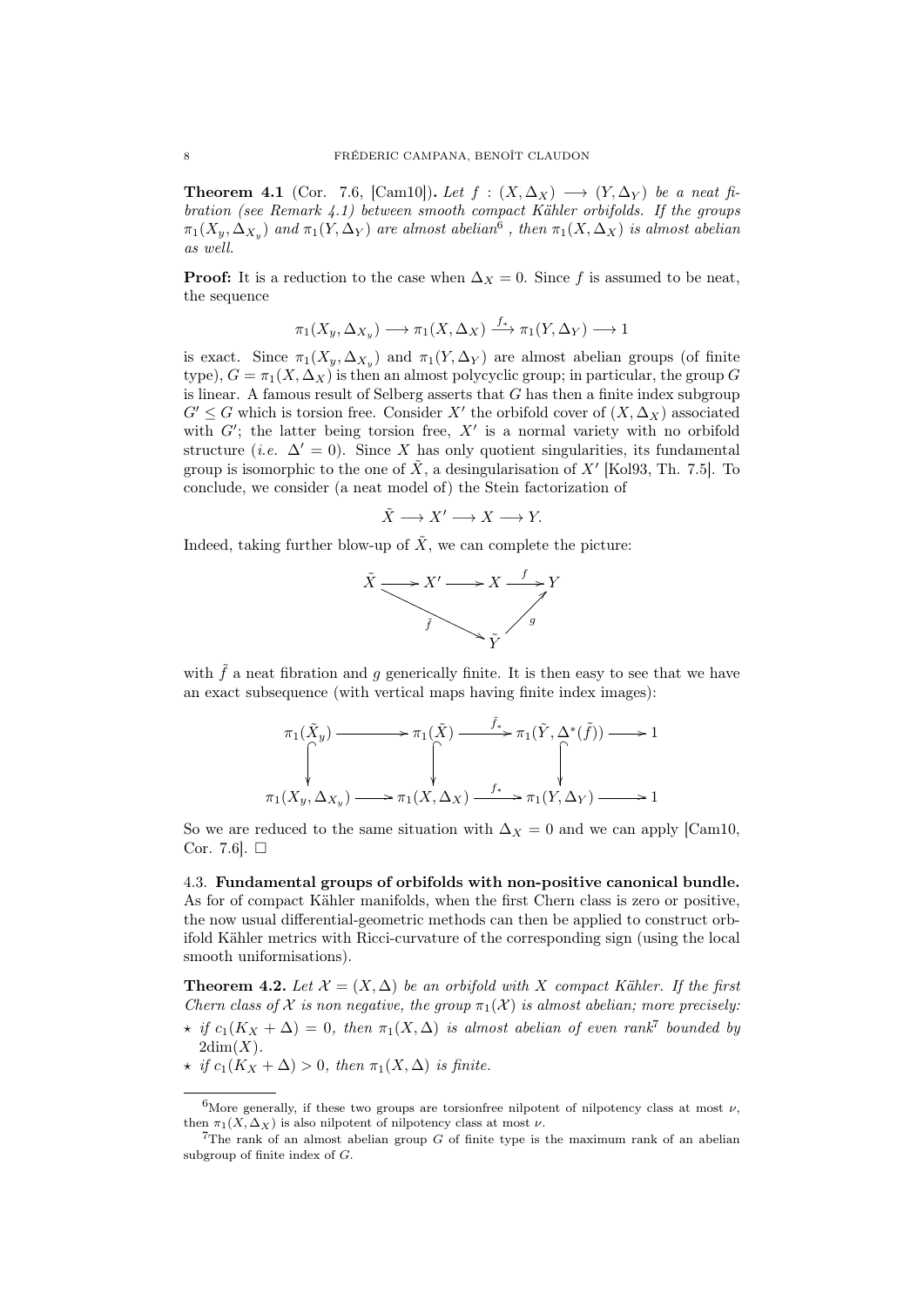To begin with, let us recall some basic facts on differential calculus on orbifolds. The smooth functions (differential forms, hermitian metrics,...) on an orbifold  $(X, \Delta)$  are the smooth functions on  $X^* \setminus |\Delta|$  which can be smoothly extended (as the usual objects, after taking inverse images) in local uniformizations. For instance, if  $(X, \Delta)$  is a geometric orbifold, a Kähler metric has the following form in coordinates charts adapted to  $\Delta$ :

$$
\omega_{\Delta} = \omega_{eucl} + \sum_{j=1}^{n} i \partial \overline{\partial} |z_j|^{2/m_j}
$$

$$
= \omega_{eucl} + \sum_{j=1}^{n} \frac{i dz_j \wedge d\overline{z_j}}{m_j^2 |z_j|^{2(1-1/m_j)}}
$$

.

Local uniformizations can also be used to compute integrals of forms of maximal degree. If  $\varphi: U \longrightarrow \varphi(U) \subset X$  is such a local cover and  $\alpha$  an orbifold top-form on  $X$ , define

$$
\int_{\varphi(U)} \alpha = \frac{1}{\deg(\varphi)} \int_U \varphi^* \alpha.
$$

This local computation can then easily be globalized using partitions of unity.

The canonical divisor has been defined in 3.2 as a Q-divisor. It should be noted here that (X being compact and the uniformizations being finite) some integral multiple of this divisor defines a line bundle on  $X$  and it can be used to compute the first Chern class of  $X$ . As a byproduct, the Ricci form of any orbifold volume form is a (1,1)-orbifold form whose cohomology class coincides with  $c_1(\mathcal{X})$ .

As in the manifold case, every invariant form whose cohomology class coincides with  $c_1(\mathcal{X})$  is the Ricci curvature of an orbifold Kähler metric. This fact has been already noticed several times in the literature (see for instance [Joy00, Cam04a] when  $c_1(\mathcal{X}) = 0$ , and [DK01] when  $c_1(\mathcal{X}) > 0$ , and the references therein). For sake of completeness, let us recall the statement.

**Theorem 4.3** (Calabi-Yau). Let X be a Kähler orbifold whose underlying space is compact and let us fix  $\omega_0$  an orbifold Kähler metric. For any representative (i.e. smooth invariant  $(1,1)$  form)  $\alpha$  of  $c_1(\mathcal{X})$ , there exists a unique orbifold Kähler metric  $\omega$  in the Kähler class  $[\omega_0]$  such that:  $Ricci(\omega) = \alpha$ .

Proof: We reproduce the arguments given in [Cam04a, Th. 4.1]. This is a simple adaptation of the proof exposed in [Siu87, p. 85-113]. Since Ricci( $\omega_0$ ) and  $\alpha$  define the same class, the orbifold  $\partial \overline{\partial}$ -lemma provides us a smooth (orbifold) function f such that Ricci( $\omega_0$ ) =  $\alpha + i\partial \overline{\partial} f$ . We normalize f (by addition of a suitable constant) in such a way that

$$
\int_X (e^f - 1)\omega_0^n = 0.
$$

The problem is then reduced to solving the Monge-Ampère equation

$$
(MA) \quad (\omega_0 + i\partial\overline{\partial}\varphi)^n = e^f \omega_0^n.
$$

To do so, we applied the continuity method as in [Siu87, p. 85-113] and consider the set T of  $t \in [0, 1]$  for which the equation

$$
(\text{MA})_t \quad (\omega_0 + i\partial\overline{\partial}\varphi_t)^n = C_t e^{tf} \omega_0^n.
$$

has a solution where

$$
C_t = \frac{\int_X \omega_0^n}{\int_X e^{tf} \omega_0^n}.
$$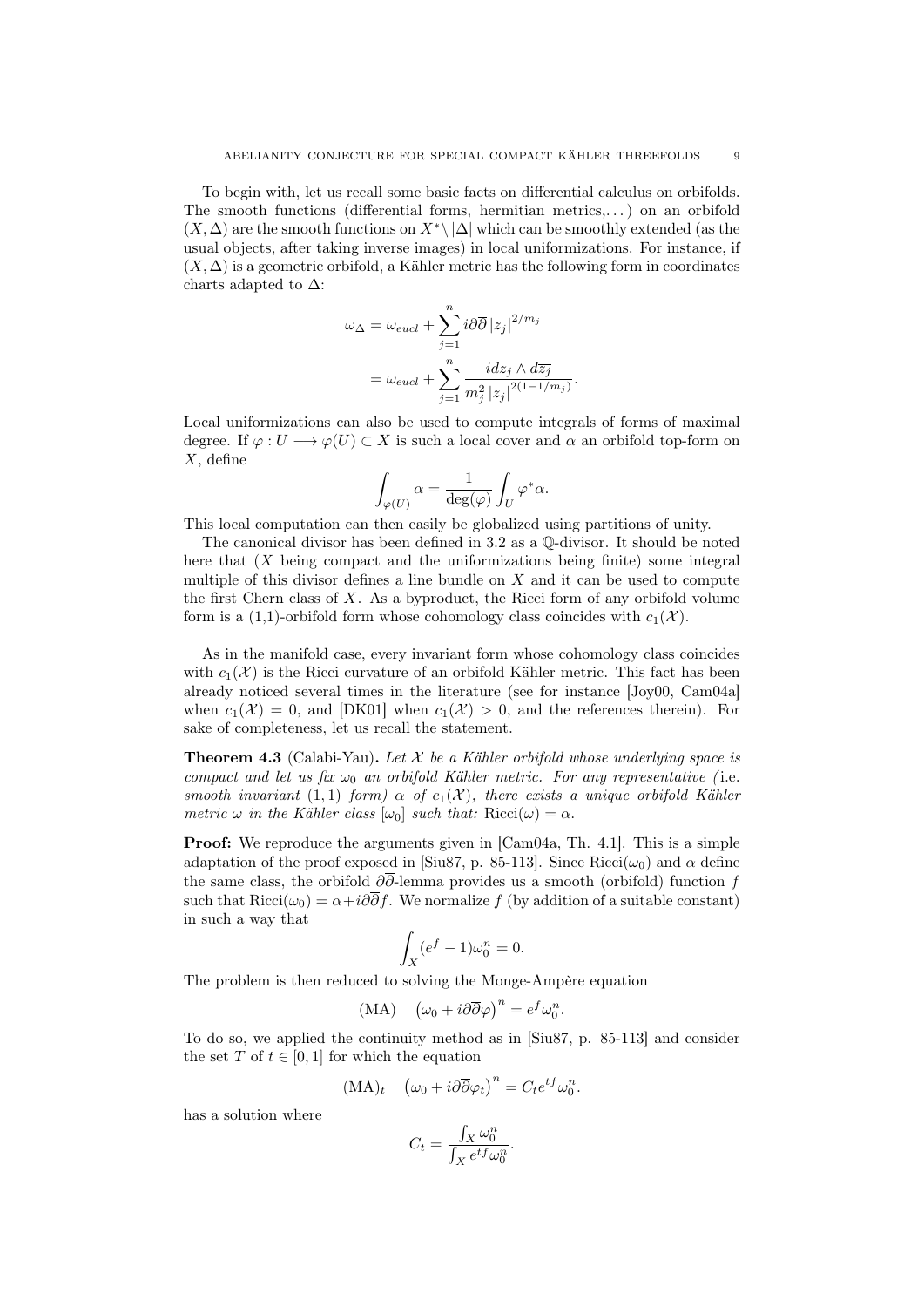When  $t = 0$ ,  $\varphi_0 = 0$  is an obvious solution for  $(MA)_0$ . The set T is open by linearization of the problem and implicit functions theorem (applied in local uniformizations). To see that  $T$  is closed we need a priori estimates on the solution of  $(MA)_t$  which are established using two types of arguments: maximum principle and Nash-Moser iteration (integral inequalities). These can be used in the orbifold setting as well: maximum principle is applied in local uniformizations and integral inequalities are also valid in this formalism (see above).  $\Box$ 

We proceed as in the manifold case to deduce Theorem 4.2 from Theorem 4.3. The positivity assumptions can be translated in the following way: in the Fano case  $(c_1(\mathcal{X}) > 0)$  there exists a positive  $(1, 1)$  form  $\alpha$  representing  $c_1(\mathcal{X})$ ; in the Ricci flat case  $(c_1(\mathcal{X}) = 0)$  we choose  $\alpha = 0$ . We can now apply Theorem 4.3: X has an orbifold Kähler metric  $\omega$  with prescribed Ricci curvature: Ricci $(\omega) = \alpha$ .

In the Fano case, by compactness of X, we get: Ricci $(\omega) \geq \epsilon \omega$ , where  $\epsilon > 0$ . The following orbifold version of Myer's theorem applied to the orbifold universal cover<sup>8</sup> of  $X$  implies the finiteness of the orbifold fundamental group:

**Theorem 4.4** ([Bor93]). Let  $(Y, g)$  be a complete Riemannian orbifold (of dimension  $n$ ). If the Ricci curvature satisfies the inequality

$$
Ricci(g) \ge (n-1)k
$$

for some  $k > 0$ , the underlying space Y of Y is then compact with diameter bounded above:

$$
diam(Y) \le \frac{\pi}{\sqrt{k}}.
$$

When  $c_1(\mathcal{X}) = 0$ , the following orbifold splitting theorem 4.5 applied also to the orbifold universal cover of  $X$  also implies the claim.

**Theorem 4.5** ([BZ94]). Let  $(\mathcal{Y}, g)$  be a compact Riemannian orbifold (of dimension n). If the Ricci curvature is everywhere non negative, the orbifold universal cover  $\widetilde{\mathcal{Y}}$  admits a (metric) splitting

$$
\widetilde{\mathcal{Y}} \simeq N \times \mathbb{R}^m
$$

where  $N$  is a compact orbifold. The orbifold fundamental group of  $Y$  is also an extension of a crystallographic group by a finite group and is in particular almost abelian.

From the arguments given in [Cam04a, 5.4, 6.3] we deduce that the rank of the almost group  $\pi_1(X, \Delta)$  is even and bouded by  $2dim(X)$ .

5. Minimal Model Program for klt pairs in dimension 2

5.1. klt pairs as orbifolds in dimension 2. In this short paragraph, we gather from [KM98] some well known facts on the MMP for log pairs in dimension 2. Starting with a pair  $(X, \Delta)$  where X is a smooth surface and  $\Delta = \sum_j b_j \Delta_j$  a Q-Weil effective divisor, we can perform a sequence of divisorial contractions which ends with a birational model of the initial pair and whose geometry is simplest, according to the sign of the canonical bundle. In this process, however,  $(K_X + \Delta)$ negative curves are being contracted, and the resulting surface is no longer smooth in general. The relevant preserved category of singularities is then described as follows.

**Definition 5.1.** A pair  $(X, \Delta)$  where X is a Q-factorial normal variety is said to have only klt singularities if

$$
(i) \ \forall j, \ 0 < b_j < 1
$$

<sup>8</sup> see [Nam87].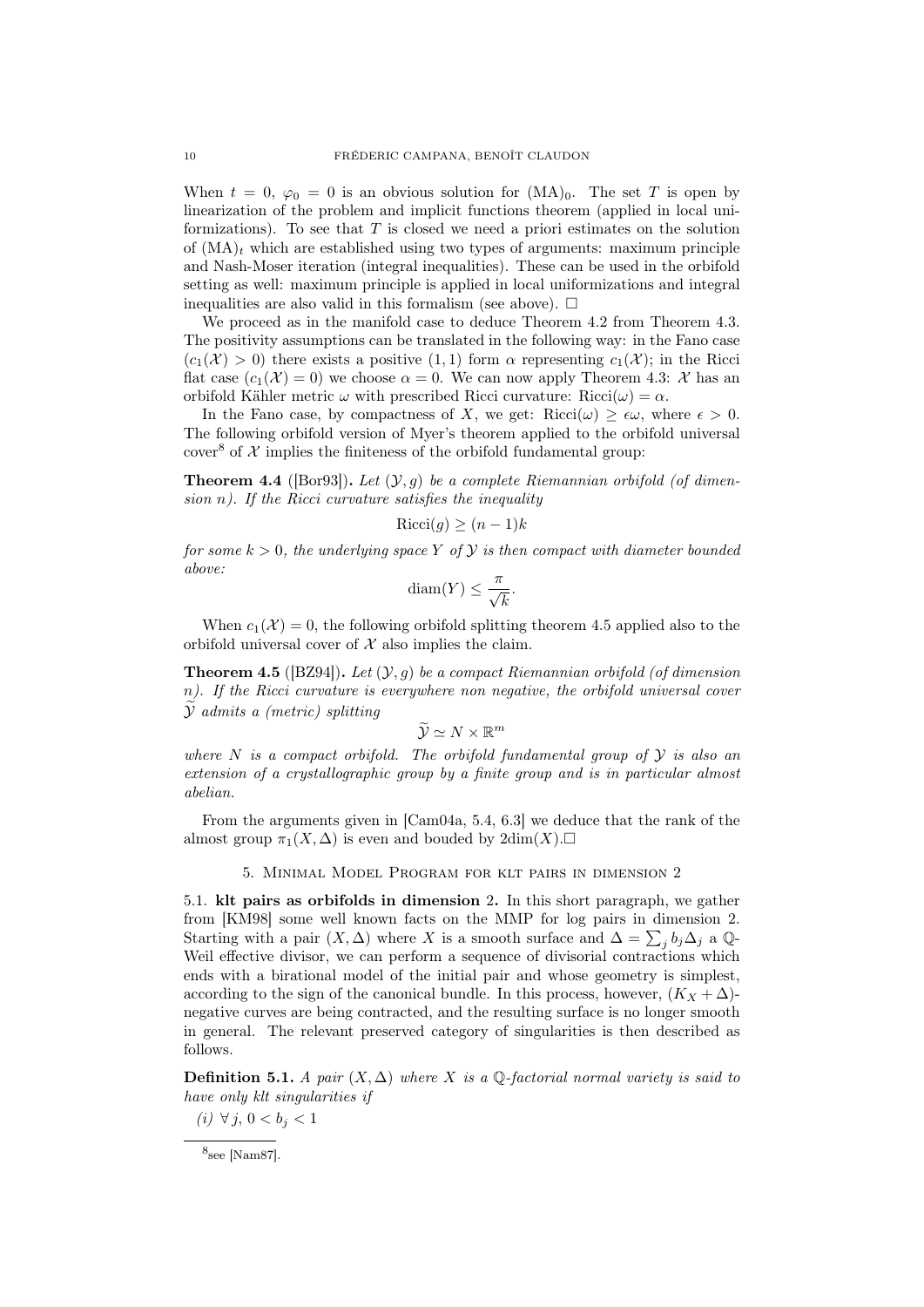(ii) For any (or equivalently, one) log-resolution  $f: Y \longrightarrow X$  of  $(X, \Delta)$ , in the following equality, we have  $a_i > -1$ , for all i's:

$$
K_Y + \tilde{\Delta} = f^*(K_X + \Delta) + \sum_i a_i E_i,
$$

 $\tilde{\Delta}$  being the strict transform of  $\Delta$ , and  $E_i$  the exceptional divisors of f.

A smooth (integral) orbifold is of course a klt pair. These singularities are preserved in the LMMP:

**Theorem 5.1** (Th. 3.47, [KM98]). Let  $(X, \Delta)$  be a klt surface. There exists a birational morphism  $f: X \longrightarrow S$  such that the resulting pair  $(S, \Delta_S = f_*(\Delta))$  is still klt and satisfies (exactly) one of the following properties :

- (1)  $K_S + \Delta_S$  is nef,
- (2) S admits a fibration  $\pi : S \longrightarrow C$  onto a (smooth) curve C, the general fibre of  $\pi$  being a smooth  $K_S + \Delta_S$ -negative rational curve,
- (3)  $(S, \Delta_S)$  is Del Pezzo :  $\rho(S) = 1$  and  $-(K_S + \Delta_S)$  is ample.

When  $\Delta = 0$ , it is well know that klt singularities coincide with quotient singularities in dimension 2 [KM98, Prop. 4.18]. This property still holds for  $\Delta \neq 0$ with integral multiplicities (*i.e.* coefficients  $b_j$  of the form  $1 - \frac{1}{m}$ ).

**Theorem 5.2.** Let  $(X, \Delta)$  be a pair where X is a surface and  $\Delta$  has integral multiplicities. The following conditions are equivalent near each point of  $X$ :

- (1)  $(X, \Delta)$  is klt.
- (2)  $(X, \Delta)$  has a finite local fundamental group,
- (3)  $(X, \Delta)$  is locally presented as a quotient:  $\pi : \mathbb{C}^2 \longrightarrow \mathbb{C}^2/G \simeq X$ , where G is a finite group acting linearly on  $\mathbb{C}^2$  and  $\Delta$  is the unique  $\mathbb Q$ -divisor on X such that  $\pi^*(K_X + \Delta) = K_{\mathbb{C}^2}$ .

This statement is found and used in several places [Kob90, Meg99], but never with a complete accessible proof: the appendix of [Kob90] consists in a list of the possible cases, and refers to the thesis [Nak89] for the proof. For this reason, we give a proof of Theorem 5.2 at the end of the present text  $(cf.$  Appendix).

5.2. Fundamental groups and Mori contractions. We now relate the fundamental groups of a geometric orbifold  $(X, \Delta)$  of dimension 2 and of its minimal model  $(S, D = \Delta_S = f_*(\Delta))$  as in theorem 5.1.

**Proposition 5.1.** Let  $(X, \Delta)$  be a geometric orbifold of dimension 2 and f:  $(X, \Delta) \longrightarrow (S, D)$  its minimal model. There is a natural surjective morphism of groups:

$$
f^{\sharp} : \pi_1(S, D) \longrightarrow \pi_1(X, \Delta).
$$

In particular, if  $\pi_1(S, D)$  is almost abelian so is  $\pi_1(X, \Delta)$ .

**Proof:** Let us call E the union of the curves contracted by  $f$ ;  $f$  being an isomorphism away from  $E$  we have natural maps,  $S^*$  being the smooth locus of  $S$ :

$$
S^* \setminus |D| \xrightarrow{f^{-1}} X \setminus (|\Delta| \cup E) \hookrightarrow X \setminus |\Delta|
$$

(note that  $|\Delta|$  and E may have common components). At the level of fundamental groups, we get natural morphisms:

$$
\pi_1(S^* \setminus |D|) \stackrel{\sim}{\longrightarrow} \pi_1(X \setminus (|\Delta| \cup E)) \twoheadrightarrow \pi_1(X \setminus |\Delta|) \twoheadrightarrow \pi_1(X, \Delta).
$$

To get the morphism  $f^{\sharp}$  we need only to remark that the loops around the components of D are sent onto loops around corresponding components in  $\Delta$  with the same multiplicities, since f is an isomorphism between  $S^*$  and  $X\backslash E$ .  $\square$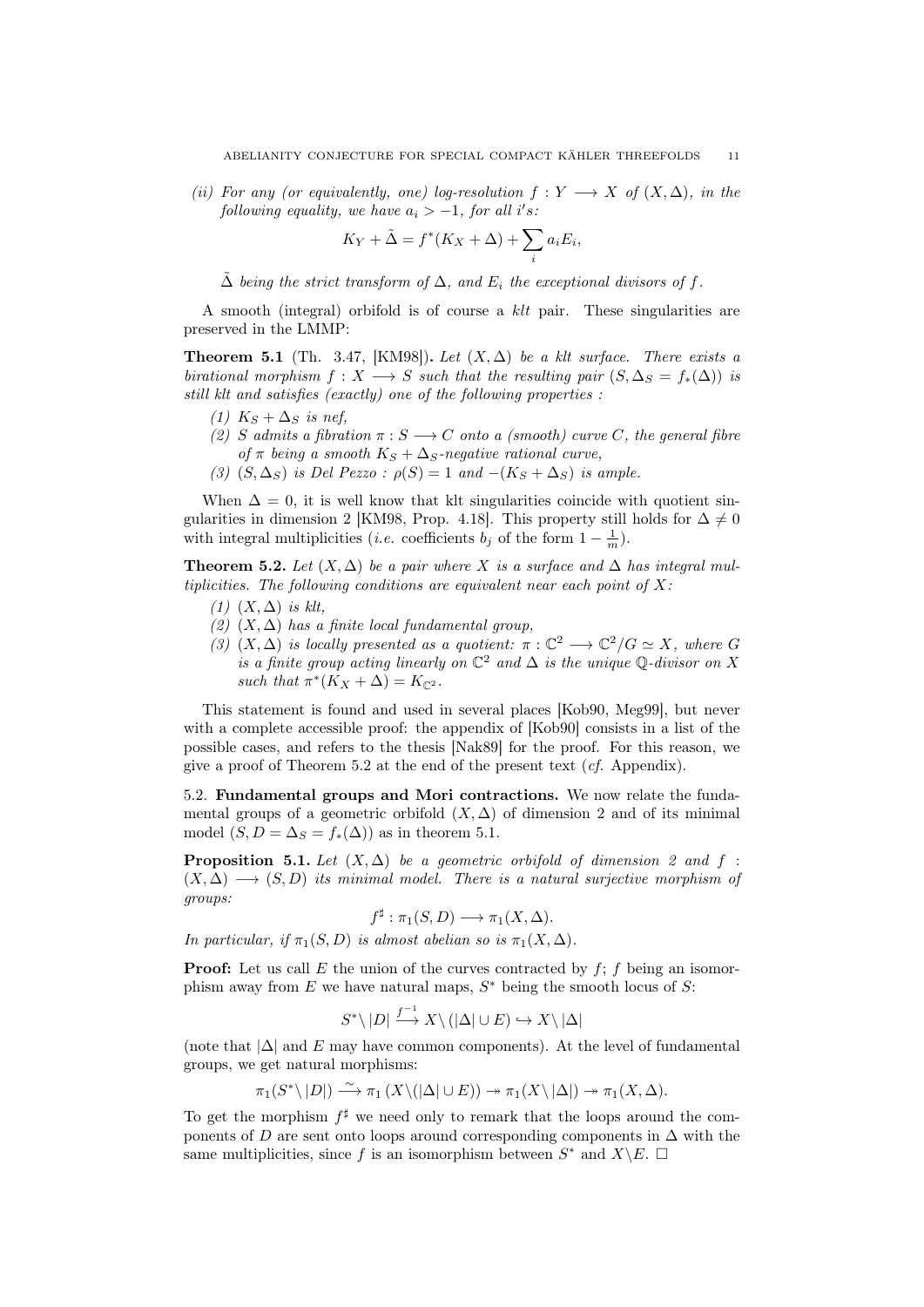Example 5.1. In general, the kernel of this morphism can however be very big as shown by the following example.

Let C be an elliptic curve, and let X be the blow-up of  $S = C \times C$  at a point  $(c, c)$ . Let  $F \subset S$  the fibre of the first projection through this point and let G be its strict transform in X. If  $m > 1$  is an integer, the minimal model of  $(X, \Delta = (1 - \frac{1}{m})G)$ is  $(S, D = (1 - \frac{1}{m})F)$  and the exceptional divisor E of the blow-up is the only  $(K_X + \Delta)$ -negative curve on X. Since the orbifold base of the first projection is  $(C,(1-\frac{1}{m})$  {c}), the fundamental group of  $(S, D)$  has (a finite index subgroup which have) a surjective morphism onto a non-abelian free group. On the other hand the orbifold base of  $g : (X, \Delta) \to C$ , g being the composition of the first projection and the blow-up, is merely C since the fibre over c has  $E$  as component and inherits from it the multiplicity 1. It is then easy to see that  $(X, \Delta)$  is special and that its fundamental group is isomorphic to the fundamental group of  $X$  and thus abelian.

**Remark 5.1.** The direction of the arrow  $f^{\sharp}$  in proposition 5.1 does not look to be functorial. So we explain its construction differently. The map  $f : (X, \Delta) \rightarrow$  $(S, D) = (X, \Delta)_{min}$  is in general not a 'classical' orbifold morphism (in the sense of [Cam07]) and thus does not induce a functorial morphism of groups. The map f induces an orbifold morphism, and thus a morphism of groups, only when the multiplicities on the exceptional divisors of f are sufficiently divisible (for example by the order of the local fundamental group of  $(S, D)$  at the point under consideration). In our example 5.1 above, equipping  $E$  with a multiplicity divisible by m is the right condition.

Let thus  $\Delta^+$  be an orbifold divisor on X such that  $f_*(\Delta^+) = f_*(\Delta) = D$ . and such that  $f : (X, \Delta^+) \to (S, \Delta)$  and  $id_X : (X, \Delta^+) \to (X, \Delta)$  are orbifold morphisms (this means for id<sub>X</sub> that the multiplicity of any component of  $\Delta$  divides the corresponding multiplicity in  $\Delta^+$ ).

We then get two functorial group morphisms:  $f_+^{\sharp}: \pi_1(X, \Delta^+) \to \pi_1(S, D)$ , which is an isomorphism, and  $id_X^{\sharp} : \pi_1(X, \Delta^+) \to \pi_1(X, \Delta)$ , which is surjective (as above). Our initial  $f^{\sharp}$  was nothing but  $(id_X)^{\sharp} \circ (f_+^{\sharp})^{-1}$ .

5.3. Abelianity for special klt pairs and proof of the main theorem. To conclude this section, we shall use the preceding proposition to prove Abelianity Conjecture for geometric orbifolds of dimension 2.

**Proof of Theorem 2.2:** Let  $(S, D)$  the minimal model of the pair  $(X, \Delta_X)$ . We argue according to the values of  $\kappa = \kappa(X, \Delta) = \kappa(S, D) \in \{-\infty, 0, 1\}.$ 

If  $\kappa = 1$ , then X admits a fibration f onto a smooth curve C whose general fiber F satisfies  $F \cdot (K_X + \Delta) = 0$ ; the general orbifold fibre  $(F, \Delta_F)$  is then orbifoldelliptic and its fundamental group is almost abelian (example 4.1). Adding to C the orbifold divisor  $\Delta^* = \Delta^*(f, \Delta_X)$  of classical multiplicities, we get an exact sequence

$$
\pi_1(F, \Delta_F) \longrightarrow \pi_1(X, \Delta_X) \longrightarrow \pi_1(C, \Delta^*) \longrightarrow 1.
$$

The orbifold curve  $(C, \Delta^*)$  is special since so is  $(X, \Delta)$  and Theorem 4.1 shows that  $\pi_1(X, \Delta)$  is almost abelian.

When  $(S, D)$  admits a structure of Mori fibre space over a (special) curve (in particular  $\kappa = -\infty$ ), we still have a fibration on X whose fibres are special (in fact rational) and we can proceed as in the lines above.

There are two cases left:

- (1)  $\kappa(S, D) = 0$ ,
- (2) or  $(S, D)$  is log Del Pezzo.

In the first case,  $K_S + D$  being nef it is semi-ample (log abundance for surfaces, see  $[FM92]$ ) and then torsion. In particular, the orbifold  $(S, D)$  is Ricci-flat. In the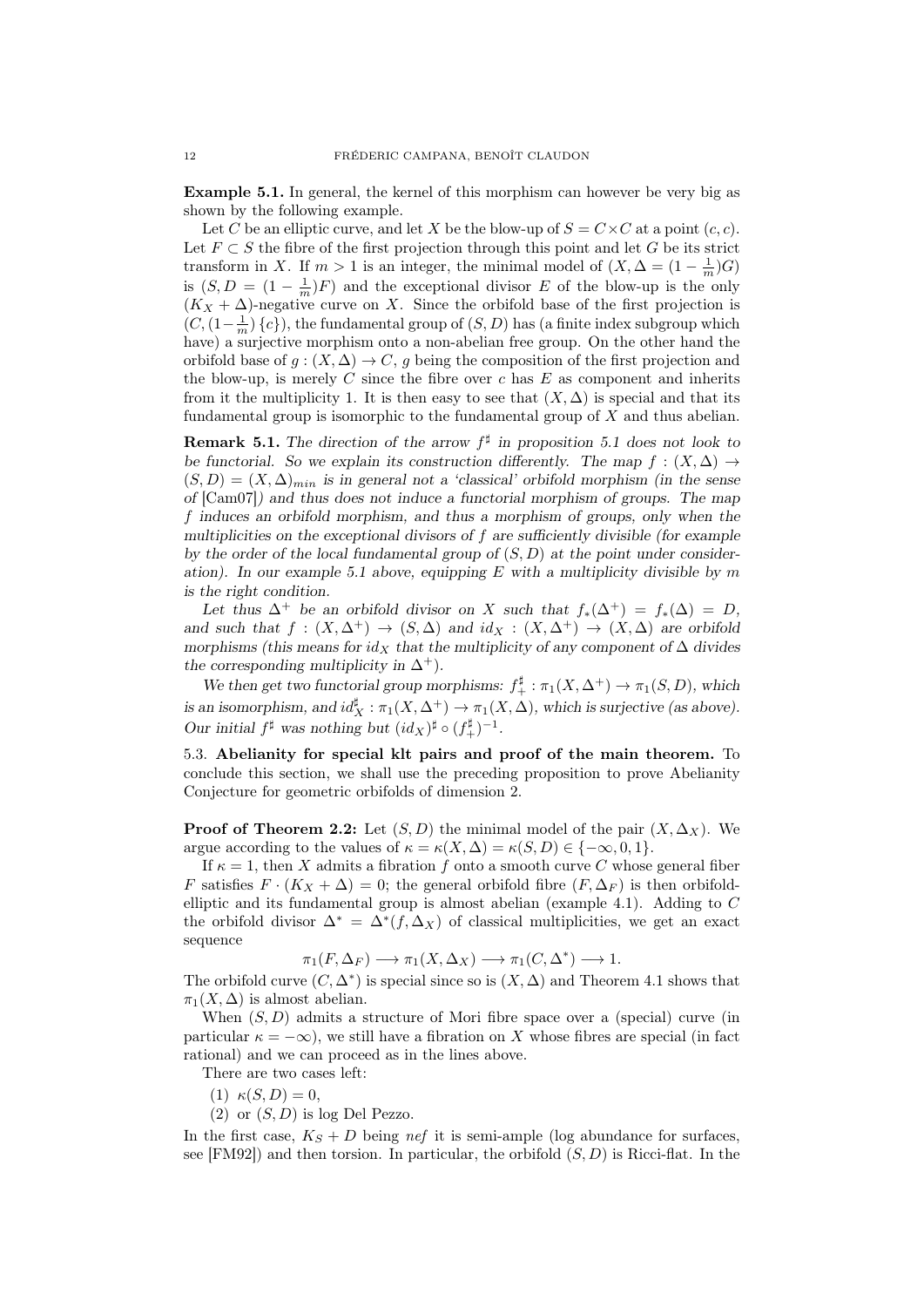second case,  $(S, D)$  is Fano. In both cases, we can apply Theorem 4.2 to conclude that the fundamental group of  $(S, D)$  is almost abelian. Finally, Proposition 5.1 can be applied (it is only here we need it) to show that  $\pi_1(X, \Delta_X)$  is almost abelian as well.  $\square$ 

Appendix A. Classification of klt singularities of surfaces

In this appendix we give a proof of the classification of klt singularities for integral pairs (Theorem 5.2). The method is first to treat the singular case (using the method of [KM98, Th. 4.7]) and then to reduce the smooth case to the preceding one using orbifold étale covers. Let then  $(X, \Delta)$ ,  $\Delta = \sum_j (1 - \frac{1}{m_j}) D_j$  be a germ of klt pair.

A.1. The singular case. To begin with we quote a useful (negativity) lemma on connected quadratic forms.

**Lemma A.1** (Cor. 4.2, [KM98]). Let  $E := \bigcup_j E_j$  be a connected exceptional curve on a smooth complex surface. Let  $A := \sum_j a_j \tilde{E_j}$  and  $B := \sum_j b_j E_j$ , with  $a_j, b_j \in \mathbb{R}$ . Assume that  $A \cdot E_j \geq B \cdot E_j$  for any j. Then either  $A = B$  or  $a_j < b_j$  for any j.

We first consider the case in which the germ  $X$  is singular.

**Lemma A.2.** Assume that X is singular, and that  $\Delta \neq 0$ . Let  $f : X' \rightarrow X$  be the minimal resolution of the germ  $X$ ,  $\Delta' = \sum_{k} (1 - \frac{1}{m_k}) D'_k$  being the strict transform of  $\Delta$  in X' and  $E = \cup_j E_j$  the exceptional divisor. The extended dual graph of  $f^*(\Delta)$ is then one of the following ones below, in which the (non-compact) components of  $\Delta'$  are indicated by black dots. Moreover, all intersections are transversal and all white dots are smooth rational curves. These are  $(-2)$ -curves, except possibly in the first case (see remark A.1 below for additional constraints in the first case).



FIGURE 1. Dual graphs when  $\Delta \neq 0$ 

**Proof:** We assume the knowledge of the classification of Duval  $(i.e.$  canonical) and of klt germs of 2-dimensional singularities, and more precisely the fact that the dual graphs of their minimal resolutions are given either by Dynkin diagrams of (−2)-curves of type  $A_n$ ,  $D_n$ ,  $E_k$  (for  $k = 6, 7, 8$ ) or by Hirzebruch-Jung chains with transversal intersections ([KM98, Th. 4.7], the method of proof we shall now adapt).

From negativity, rational numbers  $a_i$  are uniquely determined by the numerical equalities:

$$
(\star) \quad \forall j, \, d_j := (K_{X'} + \Delta') \cdot E_j = A \cdot E_j
$$

with  $A := \sum_i a_i E_i$ . Write also:  $e_i := -E_i^2$ .

Assume first that there are (at least) two components  $D_1$  and  $D_2$  in  $\Delta'$ , of multiplicities  $m_1, m_2$ . Consider a shortest chain  $E_1, \ldots, E_n$  of components of E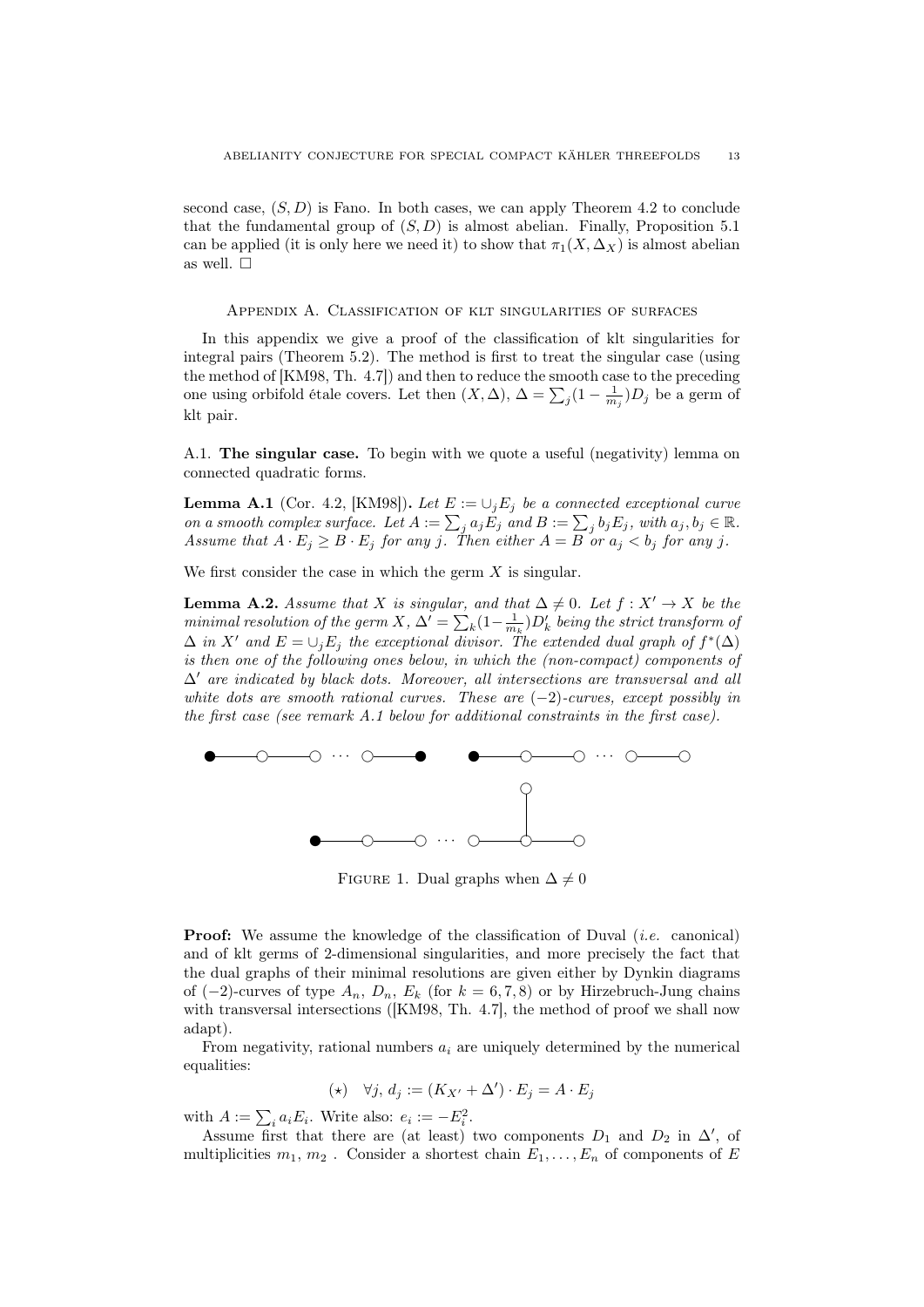joining them, such that  $D_1$  (resp.  $D_2$ ) meets  $E_1$  (resp.  $E_n$ ), but no other  $E_\ell$ . An easy computation gives:

$$
d_j = \begin{cases} (e_1 - 2) + (1 - \frac{1}{m_1})(D_1 \cdot E_1) & \text{if } j = 1, \\ (e_n - 2) + (1 - \frac{1}{m_n})(D_2 \cdot E_n) & \text{if } j = n, \\ e_j - 2 & \text{otherwise.} \end{cases}
$$

Consider now the curve  $B := -\beta(\sum_{1}^{n} E_{\ell})$ , for some  $\beta > 0$  to be chosen latter. We assume first that  $n \geq 2$ . The intersection numbers are then given by:

$$
B \cdot E_j = \begin{cases} \beta(e_j - 1), \ j = 1, n, \\ \beta(e_j - 2), \ 1 < j < n. \end{cases}
$$

We choose now the value of  $\beta$  according to the self-intersection of the  $E_j$ :

(1) if  $e_i \neq 2$ , for some  $i \neq 1, n$ , we set

$$
\beta = \inf\{1, \frac{d_j}{e_j - 1}, j = 1, n\}
$$
  
=  $\inf\{1, 1 + \frac{(1 - \frac{1}{m_1})(E_1 \cdot D_1) - 1}{e_1 - 1}, 1 + \frac{(1 - \frac{1}{m_2})(E_n \cdot D_2) - 1}{e_n - 1}\}$ 

(2) and choose  $\beta = \inf \{ \frac{d_j}{e_j} \}$  $\frac{a_j}{e_j-1}, j = 1, n$ } if  $e_i = 2, \forall i \neq 1, n$ .

We thus have  $A \cdot E_j \ge B \cdot E_j$  for any j, and equality for some j. From Lemma A.1 we get  $A = B$  and  $a_j = -\beta > -1$  since  $(X, \Delta)$  is klt. Using  $(\star)$  it easily implies

$$
(1 - \frac{1}{m_1})(D_1 \cdot E_1) < 1
$$
 and  $(1 - \frac{1}{m_2})(D_2 \cdot E_n) < 1$ .

Because  $(1 - \frac{1}{m}) \ge \frac{1}{2}$  we get  $D_1 \cdot E_1 = D_2 \cdot E_n = 1$  and we are thus in the first case. Assume now that  $n = 1$  and notice that then  $D_i$  meets  $E_1$  for  $i = 1, 2$ . We then have

$$
(e_1 - 2) + (1 - \frac{1}{m_1})(D_1 \cdot E_1) + (1 - \frac{1}{m_2})(D_2 \cdot E_1) = \beta e_1^2
$$

for some  $\beta < 1$  (by the klt condition). The solutions are easily determined

(i) either  $E_1 \cdot D_1 = E_1 \cdot D_2 = 1$  and  $m_1$ ,  $m_2$  arbitrary,

(ii) or (up to permutation)  $E_1 \cdot D_1 = m_1 = 2$  and  $E_1 \cdot D_2 = 1$ ,  $m_2$  arbitrary.

This last case (which is not normal crossings) is excluded by two blow-ups which make the total transform of  $\Delta$  a normal crossings divisor. We indeed get the following extended dual graph (in which the  $E'_i$ ,  $i = 1, 2, 3$  appear as white circles in the order  $E'_1, E'_3, E'_2$ , while the left (resp. upper) black dot is the strict transform of  $D_1$  (resp.  $D_2$ ):



Figure 2. A non-klt case.

We also have:  $e'_1 = e_1 + 2$ ,  $e'_3 = 1$  and  $e'_2 = 2$ . A direct resolution of the linear system  $(\star)$  shows that this pair is not klt.

Assume next that our dual graph contains a fork (of white vertices). We know that  $K_{X'} \equiv 0$  in this case  $(e_i = 2, \forall i)$ . Let  $D_1, E_1, \ldots, E_{n-2}, E_{n-1}, E_n$  be a shortest subgraph connecting the component  $D_1$  to the fork  $E_{n-2}$ ,  $E_{n-1}$ ,  $E_n$ , with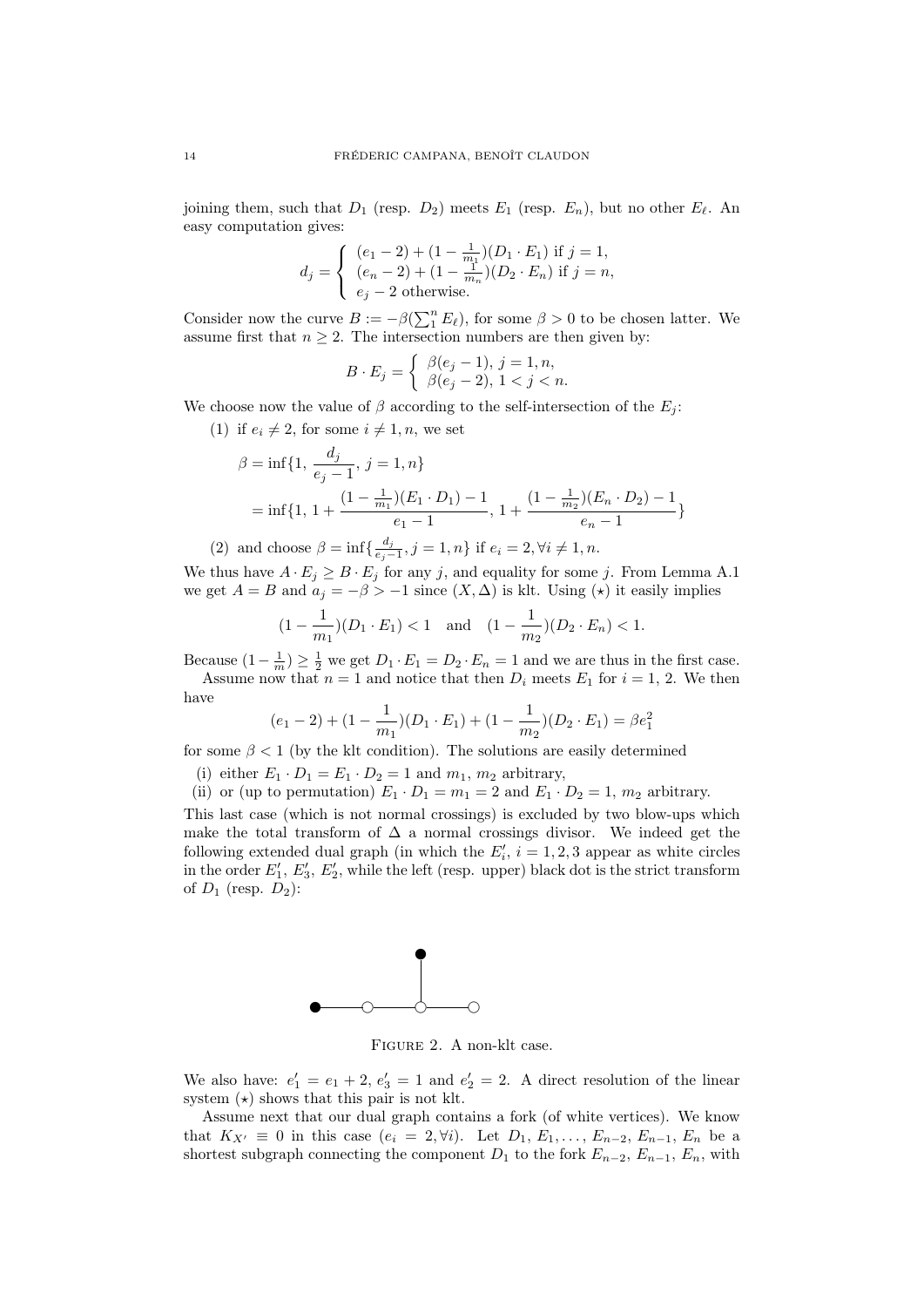end points the last two vertex. The sequence is so labelled that  $D_1$  meets  $E_1$  only, and that  $E_1, \ldots, E_{n-2}$  is a chain. Consider the curve

$$
B := -(1 - \frac{1}{m_1})(D_1 \cdot E_1) \left( \sum_{\ell=1}^{n-2} E_{\ell} + \frac{1}{2}(E_{n-1} + E_n) \right).
$$

A computation similar to the preceding one (but simpler since now  $K_{X'} \equiv 0$ ) shows that  $A \cdot E_j = B \cdot E_j$ ,  $\forall j$ . Thus  $A = B$  and we are in the second case.

The only case left is no fork and only one component in  $\Delta'$ . This is the last diagram (with transversal intersection by the klt and integral conditions, as above) since the degenerate case where  $n = 2$  in the preceding case would lead to the existence of a fork by connectedness of  $E$ .  $\Box$ 

**Remark A.1.** In the first case, the computation gives additionally:  $(e_1 - 1)m_1 =$  $(e_n - 1)m_2$  and also  $e_i = 2, \forall i \neq 1, n$ . The arguments of [BHPVdV04, III (5.1)] show that the singularity of X is cyclic of type  $A_{N,q}$  with  $N = (n-1)(e_1-1)(e_n-1)$ 1) +  $(e_1 - 1)$  +  $(e_r - 1)$  and  $q = (n - 1)(e_1 - 1)$  + 1 with  $\frac{N}{q} = (e_n - 1) + \frac{e_1 - 1}{(n - 1)(e_1 - 1) + 1}$ .

**Lemma A.3.** Let  $(X, \Delta)$  be a two-dimensional germ of pair as above. This germ is klt if and only if has a finite local fundamental group.

**Proof:** If  $\Delta = 0$ , it is [KM98, Prop. 4.18]. Otherwise, if the singularity is of type  $A_n$ , an easy computation shows (as in [Lam86, Ch. IV, §13-14]) that the local fundamental group has order  $nm_1m_2$ . If the singularity is of type  $D_n$ , we reduce it to the preceding case by a double cover.  $\square$ 

To deal with the smooth case, we need preliminary observations (A.4, A.1 and A.6 below) on orbifold étale covers.

A.2. Orbifold étale covers. This first lemma ensure that orbifold étale covers of klt pairs will remain klt.

**Lemma A.4** (Prop. 5.20 [KM98]). Let  $g : (X', \Delta') \to (X, \Delta)$  be a finite map between normal germs of varieties. Assume that  $K_{X'} + \Delta'$  and  $K_X + \Delta$  are Q-Cartier<sup>9</sup>, and that  $K_{X'} + \Delta' = g^*(K_X + \Delta)$ . Then  $K_{X'} + \Delta'$  is klt if and only if  $K_X + \Delta$  is klt.

We come back in dimension 2 with integral pairs.

**Definition A.1.** We say that a finite map  $g : (X', \Delta') \to (X, \Delta)$  of degree d is orbifold étale if

- (i) the map g ramifies only above the support of  $\Delta = \sum_{k} (1 \frac{1}{m_k}) D_k$ ,
- (ii) g has order of ramification  $r_k$  dividing  $m_k$  along  $D_k$ ,
- (iii)  $\Delta' = g^*(\sum_k (1 \frac{r_k}{m_k})D_k).$

**Remark A.2.** In this preceding case the local fundamental group of  $(X', \Delta')$  has index d in the local fundamental group of  $(X, \Delta)$ . Moreover from the ramification formula we get:

$$
K'_X + \Delta' = g^*(K_X + \sum_{k=1}^r (1 - \frac{1}{r_k})D_k) + \sum_{k=1}^r (1 - \frac{r_k}{m_k})g^*(\frac{D_k}{r_k}) = g^*(K_X + \Delta)
$$

since  $(1-\frac{1}{r_k})+(1-\frac{r_k}{m_k})\frac{1}{r_k}=1-\frac{1}{m_k}$ . It also follows that  $(X,\Delta)$  is klt if and only if so is  $(X', \Delta')$ .

We shall apply this remark only when  $r_1 = m_1$ , and  $r_k = 1$  for  $r \ge 2$ . In this case  $\Delta' = g^*(\sum_{k=2}^{k=r} (1 - \frac{1}{m_k}).D_k)$  and the component  $D_1$  'disappears'.

 ${}^{9}$ In dimension 2 the Q-Cartier assumption is superfluous.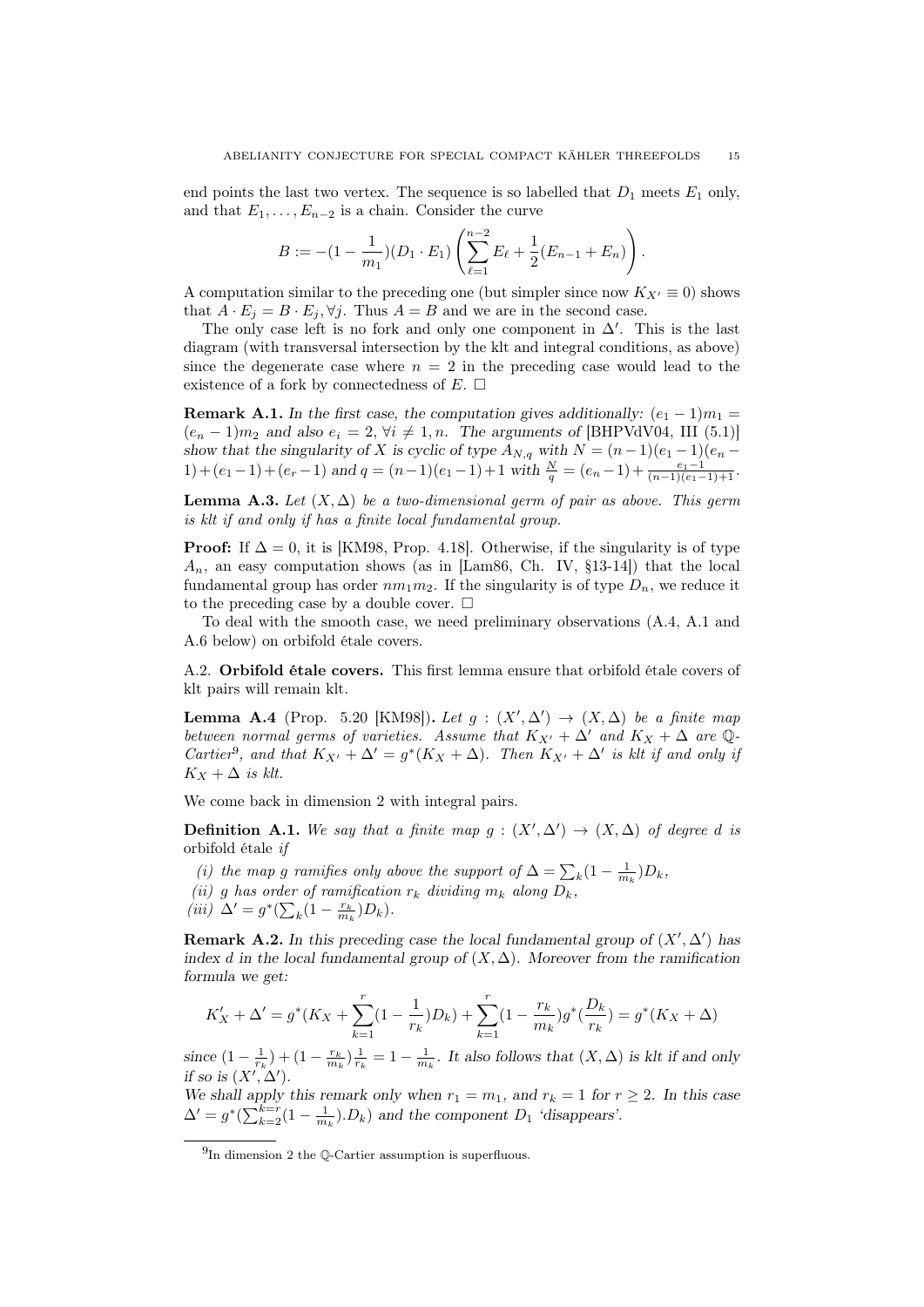**Example A.1.** We now always assume that  $X$  is a smooth germ.

1. Assume that  $D_1$  is a cusp of equation  $x^p = y^q$   $(p, q \text{ coprime})$  and of multiplicity  $m_1$  which we write symbolically as  $\Delta_1 = (p, q; m_1)$ . Then X' is the singularity of equation  $z^{m_1} = y^q - x^p$ . Thus if  $(X, \Delta)$  is klt we have  $\frac{1}{p} + \frac{1}{q} + \frac{1}{m_1} > 1$ . And so  $(p, q, m_1)$  is up to order either  $(2, 2, m)$  or  $(2, 3, m)$ ,  $m = 3, 4, 5$ . Moreover if the support of  $\Delta$  is reducible (if  $r \geq 2$ ) then X' must be an  $A_n$  singularity and the support of  $\Delta'$  must have at most two components. Thus  $(p, q; m_1)$  is, up to order,  $(2, 2; m)$  and  $r \leq 3$ . If  $D_1$  is not a priori assumed to be a cusp, but just be given by a parametrisation  $x(t) = t^q, y(t) = t^p$  with p, q coprime, then since the cover of degree  $m_1$  ramified exactly over  $D_1$  will be a klt singularity, and so will have the usual normal form in suitable coordinates. We thus see a *posteriori* that  $D_1$  was indeed a cusp in suitable coordinates.

2. Assume that the support of  $\Delta$  has two smooth components  $D_1, D_2$  tangent at order  $p \geq 2$  at the origin. They have (in this order), in suitable coordinates, equations:  $y = 0$  and  $y = x^p$ . Consider the map:  $g: \mathbb{C}^2 \to X$  given by:  $g(u, v) =$  $(x, y) := (u, v^{m_1})$ . Thus using the above remark A.2, we see that making this (orbifold étale) cover q we are lead to the case (again klt) where

$$
\Delta'=g^*\bigl(\sum_{k=2}^{k=r}(1-\frac{1}{m_k})D_k\bigr),
$$

with  $D'_2$  having equation  $v^{m_1} = u^p$ . In this case, letting d be the gcd of  $(m_1, p)$ , the germ  $D'_2$  splits in d irreducible components which are cusps of type  $(p', m'_1)$  and multiplicity  $m_2$  with  $p' := \frac{p}{d}$ ,  $m'_1 := \frac{m_1}{d}$  and are thus smooth if and only if either  $p = m_1 = d$  or  $p = d \neq m_1$  or  $m_1 = d \neq p$ .

A.3. The smooth case. We consider next the remaining case in which the germ X is smooth. Write  $\Delta = \sum_{k=1}^{r} (1 - \frac{1}{m_k}) D_k$ . For  $k = 1...r$ , let  $t_k \ge 1$  be the multiplicity of the germ  $D_k$  at the origin. Thus  $D_k$  is smooth if and only if  $t_k = 1$ . We say that an irreducible germ of curve in  $X \simeq \mathbb{C}^2$  has a  $(p, q)$ -cusp at the origin if its equation in suitable coordinates is  $y^q - x^p = 0$  (with p and q coprime); in this case the multiplicity is  $\inf(p,q)$ .

**Lemma A.5.** If  $(X, \Delta)$  is klt, the only possibilities for the data r,  $t_k, m_k$  are the following ones.

- (1)  $\forall k, t_k = 1$ . Then  $r \leq 3$ . If  $r = 3$  then  $\frac{1}{m_1} + \frac{1}{m_2} + \frac{1}{m_3} > 1$  (i.e. either  $(m_1, m_2, m_3) = (2, 2, m_3)$  with  $m_3 \geq 2$  arbitrary or  $(m_1, m_2, m_3) =$  $(2, 3, m_3)$  with  $2 \le m_3 \le 5$ ).
- (2)  $t_k = 2$  for some k. Then either  $r = 1$  and  $D_k$  has a  $(2,q)$ -cusp at the origin with  $\frac{1}{2} + \frac{1}{q} + \frac{1}{m_k} > 1$ ; or  $r = 2$  (and assume  $k = 1$ ). There are two subcases: (a)  $D_1$  has a  $(2,q)$ -cusp with  $m_1 = 2$  and  $D_2$  is smooth and has intersection multiplicity 2 with  $D_1$ ;  $m_2$  and q (odd) are arbitrary.
	- (b)  $D_1$  has a  $(2, 3)$ -cusp with  $m_1 = 2$ ,  $D_2$  (smooth) has intersection multiplicity 3 with  $D_1$  and  $m_2 = 2$ .
- (3)  $t_k = 3$  for some k. Then  $r = 1$  and  $D_1$  is a  $(3, 5)$ -cusp or  $(3, 4)$ -cusp with  $m_1 = 2.$

**Proof:** Let us make a blow-up  $f: X_1 \to X$  at the origin with exceptional divisor  $E_1$  and denote  $K_1 := K_{X_1}$  and  $K = K_X$ . Let  $\Delta_1$  be the strict transform of  $\Delta$  in X<sub>1</sub>. Then  $K_1 + \Delta_1 = f^*(K + \Delta) + cE_1$  where  $c = 1 - \sum_k t_k (1 - \frac{1}{m_k})$ . The klt condition implies  $c > -1$  that is  $\sum_k t_k(1 - \frac{1}{m_k}) < 2$ . Since  $(1 - \frac{1}{m_k}) \ge 1$ , this implies  $\sum_k t_k < 4$ . Thus  $r \leq 3$  and we get the following list of possible values: 1. if  $t_k \geq 3$  for some k then  $r = 1$  and  $t_1 = 3$ .

2. if  $t_k = 2$  for some k then  $r = 1, 2$  and  $(t_1, t_2) = (2, 1)$  if  $r = 2$ .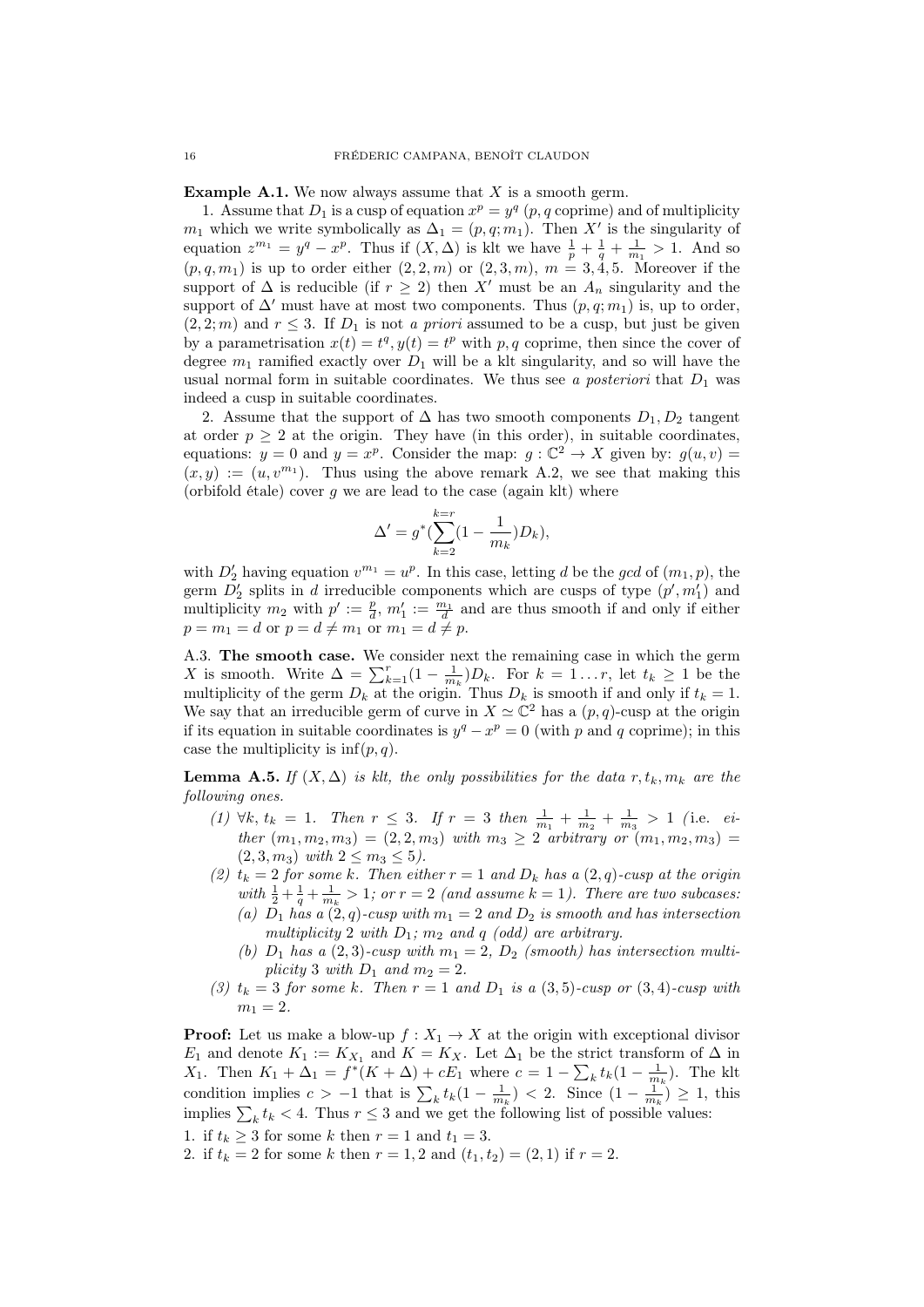3. if  $∀k, t_k = 1$  then  $r = 1, 2$  or 3.

We now examine the distribution of possible multiplicities.

If  $t_1 \geq 2$  and  $r = 1$  the étale orbifold cover (see A.1 above) of degree  $m_1$  ramified along the  $(p, q)$ -cusp  $D_1$  leads to the singularity  $z^{m_1} = y^q - x^p$  with the zero orbifold divisor, which is klt if and only if the claimed inequality  $\frac{1}{p} + \frac{1}{q} + \frac{1}{m_1} > 1$  holds. If  $t_1 = 2, 3$ , we thus get the cases described in cases 2 and 3 of lemma A.5. We are left with the case  $t_1 = 2$ ,  $t_2 = 1$ ,  $r = 2$ . Thus  $D_1$  is a  $(2, q)$ -cusp of multiplicity  $m_1$ and  $D_2$  smooth of multiplicity  $m_2$  with q odd. We distinguish two cases according to whether the intersection multiplicity of  $D_1$  and  $D_2$  is 2 or more.

In the first case, the orbifold étale cover of  $(X, \Delta)$  ramified to order  $m_2$  along  $D_2$  leads to the orbifold divisor  $\Delta'$  supported on the locus of equation  $x^2 = y^{m_2,q}$ and with multiplicity  $m_1$ . From  $(X', \Delta')$  still being klt we derive  $\frac{1}{2} + \frac{1}{qm_2} + \frac{1}{m_1} > 1$ and it yields  $m_1 = 2$  since  $qm_2 \geq 6$ .

If the intersection multiplicity of  $D_1$  and  $D_2$  is 3 or more, the orbifold étale cover of  $(X, \Delta)$  ramified to order  $m_2$  along  $D_2$  leads to the orbifold divisor  $\Delta'$  supported on the locus of equation  $x^{2m_2} = y^q$ , and with multiplicity  $m_1$  (still klt). If q and  $m_2$  are coprime we get the inequality  $\frac{1}{q} + \frac{1}{2m_2} + \frac{1}{m_1} > 1$  whose the only possible solution is  $m_1 = m_2 = 2$  and  $q = 3$ .

We now show that  $q$  and  $m_2$  are coprime, which will complete the proof. Otherwise let  $d > 1$  be their gcd. Then  $\Delta'$  consists of d components of multiplicity  $m_1$ and equations  $x^t = \varepsilon y^s$  with  $t = \frac{q}{d}$  and  $s = \frac{2m_2}{d}$ . These components need to be smooth since  $d > 1$ . Thus either  $t = 1$  or  $s = 1$ . Since q is odd it is not divisible by 2 $m_2$  and so  $q = d$  divides  $m_2$ . Because  $\Delta'$  is supported by  $d = q \leq 3$  smooth components, we finally get  $d = q = 3$  components having pairwise tangency of order  $\frac{2m_2}{q} \geq 2$  at the origin. This contradicts lemma A.6 below.  $\Box$ 

**Lemma A.6.** Let  $(X, \Delta)$  be a two-dimensional smooth germ, the support of  $\Delta$ consisting of  $s \geq 2$  smooth germs having two-by-two contact order  $t \geq 1$  at the origin and each of multiplicity  $m_k$   $(k = 1, \ldots, r)$ . Then  $(X, \Delta)$  is klt if and only if

$$
\sum_{k} (1 - \frac{1}{m_k}) < 1 + \frac{1}{t}.
$$

The solutions  $(t, r, m_1 \le m_2 \le \cdots \le m_r)$  are:

- $\star t = 1, r = 2 \text{ and } (m_1, m_2),$
- $\star t = 1, r = 3 \text{ and } (2, 2, m_3) \text{ or } (2, 3, 3 \le m_3 \le 5),$
- $\star$  t = 2, r = 2 and (2, m<sub>2</sub>), (3, m<sub>2</sub>  $\leq$  5),
- $\star t = 3, r = 2 \text{ and } (2, m_2 \leq 5),$
- $\star t > 4$ ,  $r = 2$  and  $(2, 2)$ .

**Proof:** We get a log-resolution of this pair in performing t successive suitable point blow-ups with successive exceptional divisors  $E_1, \ldots, E_t$ . If  $b : X' \to X$  is the resulting composition one checks that in this process

$$
K_{X'} = b^*(K_X) + \sum_{h=1}^t hE_h
$$

while

$$
b^*(\Delta)=\Delta'+(\sum_k (1-\frac{1}{m_k}))(\sum_{h=1}^t hE_h)
$$

where  $\Delta'$  is the strict transform of  $\Delta$ . We thus see that the initial pair is klt if and only if the coefficient of  $E_t$  in  $K_{X'} + \Delta' - b^*(K_X + \Delta)$  is strictly greater than  $-1$ , i.e. if

$$
\sum_{k}(1-\frac{1}{m_k})<1+\frac{1}{t}.
$$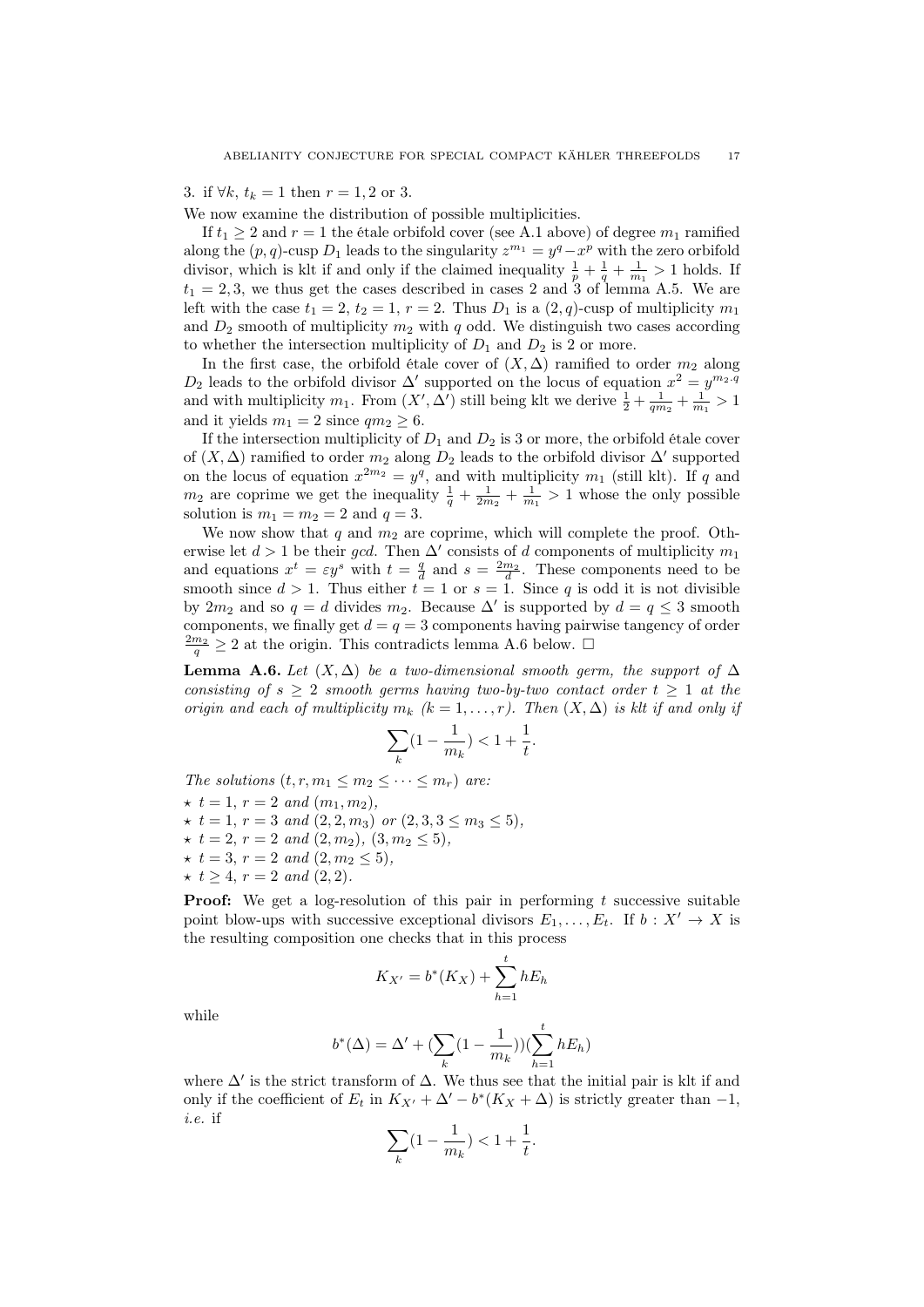The solutions are then easily determined.  $\square$ 

Proposition A.1. The following list exhaust the classification of integral pairs which are klt with a smooth ambient surface. We use the notation of [Ulu07].



FIGURE 3. Germs of klt pairs with smooth base (and conditions on the coefficients)

**Proof:** To prove Proposition A.1 we are thus left with the case where  $X$  is smooth and  $\Delta = \sum_{k=1}^{k=r} (1 - \frac{1}{m_k}) D_k$ , the  $D_k$  being smooth at the origin. We know that  $r \leq 3$ . When  $r = 1$  any  $m_1$  leads to the klt situation. When  $r = 2$  the possible situations are described in the lemma A.6. We thus assume that  $r = 3$  and that not all three components are normal crossings.

We shall then show that (after reordering)  $D_1$  and  $D_2$  are tangent to order  $t \geq 2$ while  $D_3$  is transversal to them and that  $\frac{1}{m_1} + \frac{1}{m_2} + \frac{1}{tm_3} > 1$ . So that one has either  $m_1 = m_2 = 2$ ,  $m_3$  and t arbitrary or  $2 = t = m_1 = m_3$  and  $m_2 = 3$ .

Assume indeed that  $D_1$  and  $D_2$  have contact order  $t \geq 2$ . We first remark that  $D_3$  is transversal to them. Assume not, then after possible reordering of the components, we may assume that the order of contact of  $D_3$  with  $D_1$  and  $D_2$  is at least  $t$ . In this situation, the proof of the above lemma A.6 still applies to show that  $\sum_{k=1}^{3} (1 - \frac{1}{m_k}) < 1 + \frac{1}{t} \leq 1 + \frac{1}{2}$ , which is impossible since  $m_k \geq 2, \forall k$ .

The conclusion now simply follows from considering the orbifold étale cover ramified to order  $m_3$  along  $D_3$ , which replaces  $\Delta$  by  $\Delta'$ , supported by two smooth components of multiplicities  $m_1$  and  $m_2$  and having contact order  $t' = tm_3$ . This implies by lemma A.6 that  $\frac{1}{m_1} + \frac{1}{m_2} + \frac{1}{tm_3} > 1$  since the inequality  $\sum_k (1 - \frac{1}{m_k}) < 1 + \frac{1}{t'}$  is equivalent to  $\sum_{k} \frac{1}{m_k} + \frac{1}{t'} > 1$  when  $r = 2$ . The solutions are the classical ones.  $\Box$ 

# A.4. The local fundamental groups.

**Proposition A.2.** Let  $(X, \Delta)$  be a two-dimensional germ of integral pair. If this germ is klt it has a finite local fundamental group.

**Proof:** If X is singular this is lemma A.3. When X is smooth, this is a direct consequence of the construction of suitable orbifold étale covers as explained above.  $\Box$ 

## **REFERENCES**

- [Bea83] A. Beauville, Variétés Kähleriennes dont la première classe de Chern est nulle, J. Differential Geom. 18 (1983), no. 4, 755–782 (1984).
- [BHPVdV04] Wolf P. Barth, Klaus Hulek, Chris A. M. Peters, and Antonius Van de Ven, Compact complex surfaces, second ed., Ergebnisse der Mathematik und ihrer Grenzgebiete. 3. Folge. A Series of Modern Surveys in Mathematics [Results in Mathematics and Related Areas. 3rd Series. A Series of Modern Surveys in Mathematics], vol. 4, Springer-Verlag, Berlin, 2004.
- [Bor93] Joseph E. Borzellino, Orbifolds of maximal diameter, Indiana Univ. Math. J. 42 (1993), no. 1, 37–53.